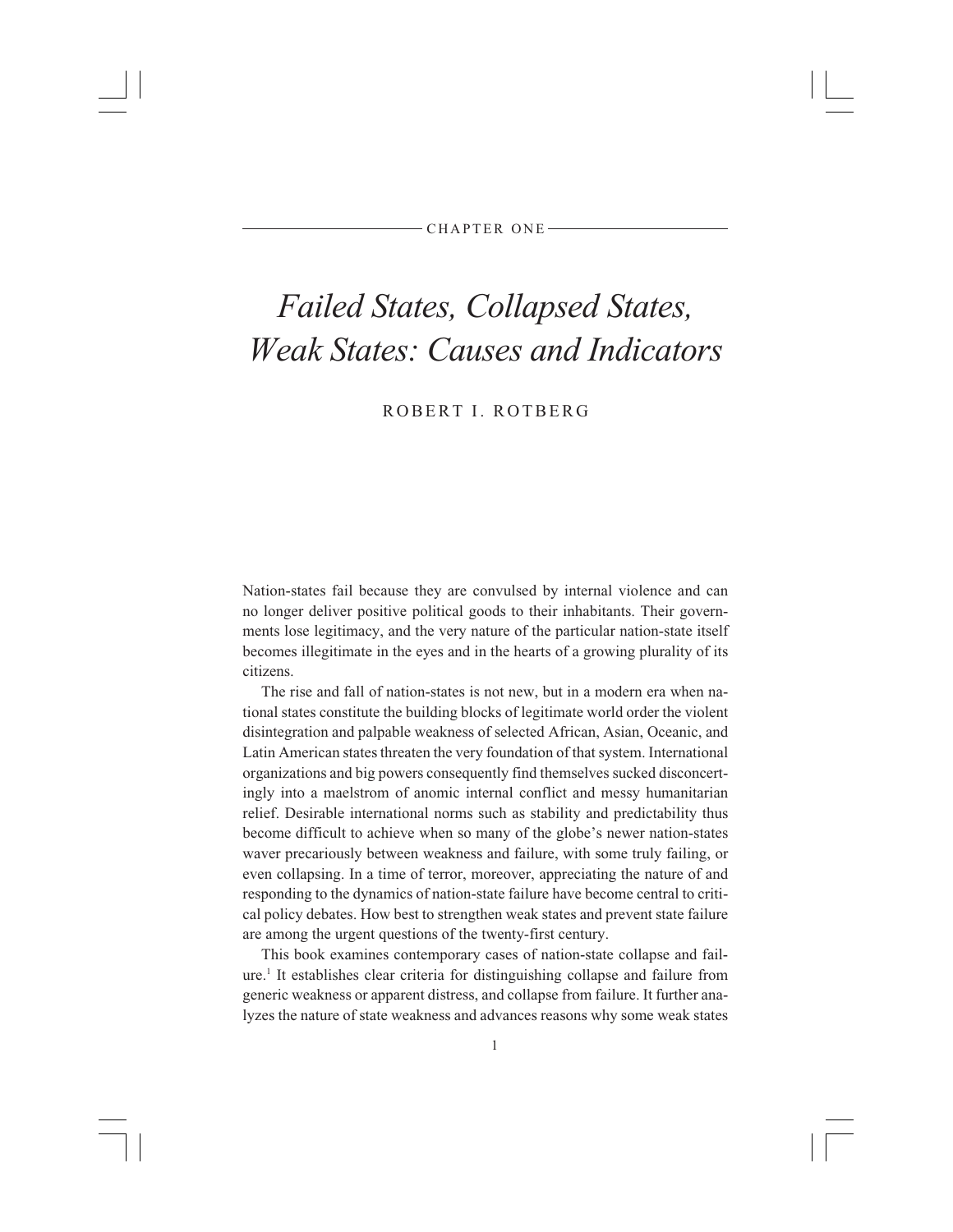succumb to failure, or collapse, and why others in ostensibly more straightened circumstances remain weak and at risk without ever destructing. Characterizing failed states is thus an important and relevant endeavor, especially because the phenomenon of state failure is under-researched, hitherto with imprecise definitions and a paucity of sharply argued, instructive, and well-delineated cases. Further, understanding exactly why weak states slide toward failure will help policymakers to design methods to prevent failure and, in the cases of states that nevertheless fail (or collapse), to revive them and assist in the rebuilding process.

States are much more varied in their capacity and capability than they once were. They are more numerous than they were a half century ago, and the range of their population sizes, physical endowments, wealth, productivity, delivery systems, ambitions, and attainments is much more extensive than ever before. In 1914, in the wake of the crumbling of the Ottoman and Austro-Hungarian empires, there were fifty-five recognized national polities. In 1919, there were fifty-nine nations. In 1950, that number had reached sixty-nine. Ten years later, after the attainment of independence in much of Africa, ninety were nations. After many more African, Asian, and Oceanic territories had become independent, and after the implosion of the Soviet Union, the number of nations jumped to 191; East Timor's independence in 2002 brought that total to 192. Given such explosive numbers, the inherent fragility of many of the new recruits (fifteen of Africa's fifty-four states are landlocked), and the inherent navigational perils of the post–Cold War economic and political terrain, the possibility of failure among a subset of the total remains ever present.

#### **Strength and Weakness**

Nation-states exist to provide a decentralized method of delivering political (public) goods to persons living within designated parameters (borders). Having replaced the monarchs of old, modern states focus and answer the concerns and demands of citizenries. They organize and channel the interests of their people, often but not exclusively in furtherance of national goals and values. They buffer or manipulate external forces and influences, champion the local or particular concerns of their adherents, and mediate between the constraints and challenges of the international arena and the dynamism of their own internal economic, political, and social realities.

States succeed or fail across all or some of these dimensions. But it is according to their performance—according to the levels of their effective delivery of the most crucial political goods—that strong states may be distinguished from weak ones, and weak states from failed or collapsed states. Political goods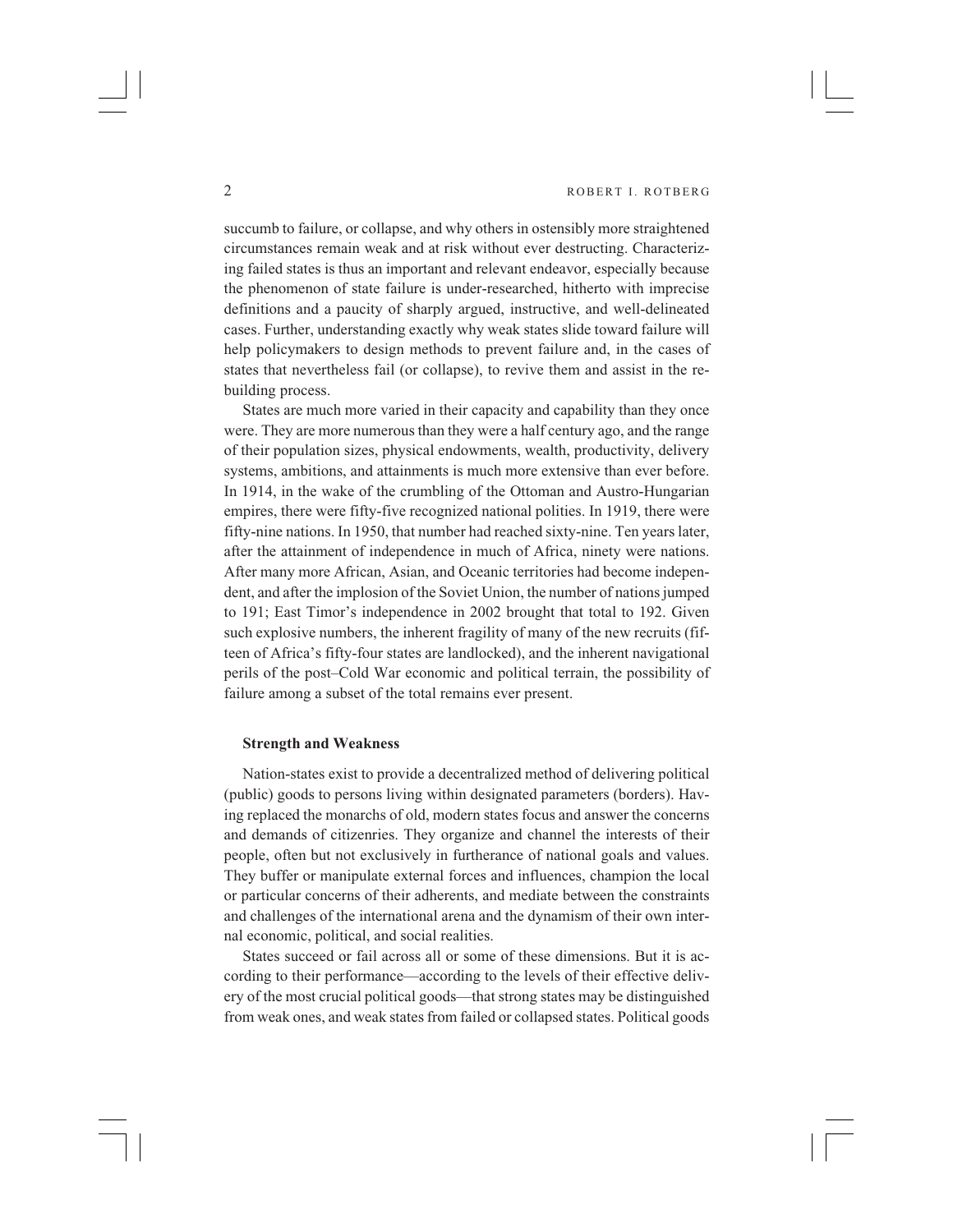are those intangible and hard to quantify claims that citizens once made on sovereigns and now make on states. They encompass expectations, conceivably obligations, inform the local political culture, and together give content to the social contract between ruler and ruled that is at the core of regime/government and citizenry interactions.<sup>2</sup>

There is a hierarchy of political goods. None is as critical as the supply of security, especially human security. Individuals alone, almost exclusively in special or particular circumstances, can attempt to secure themselves. Or groups of individuals can band together to organize and purchase goods or services that maximize their sense of security. Traditionally, and usually, however, individuals and groups cannot easily or effectively substitute private security for the full spectrum of public security. The state's prime function is to provide that political good of security—to prevent cross-border invasions and infiltrations, and any loss of territory; to eliminate domestic threats to or attacks upon the national order and social structure; to prevent crime and any related dangers to domestic human security; and to enable citizens to resolve their disputes with the state and with their fellow inhabitants without recourse to arms or other forms of physical coercion.

The delivery of a range of other desirable political goods becomes possible when a reasonable measure of security has been sustained. Modern states (as successors to sovereigns) provide predictable, recognizable, systematized methods of adjudicating disputes and regulating both the norms and the prevailing mores of a particular society or polity. The essence of that political good usually implies codes and procedures that together constitute an enforceable rule of law, security of property and inviolable contracts, a judicial system, and a set of values that legitimize and validate the local version of fair play.

Another key political good enables citizens to participate freely, openly, and fully in politics and the political process. This good encompasses the essential freedoms: the right to compete for office; respect and support for national and regional political institutions, like legislatures and courts; tolerance of dissent and difference; and fundamental civil and human rights.

Other political goods typically supplied by states (although privatized forms are possible) and expected by their citizenries include medical and health care (at varying levels and costs); schools and educational instruction (of various kinds and levels)—the knowledge good; roads, railways, harbors, and other physical infrastructures—the arteries of commerce; communications infrastructures; a money and banking system, usually presided over by a central bank and lubricated by a national currency; a beneficent fiscal and institutional context within which citizens can pursue personal entrepreneurial goals and potentially prosper; the promotion of civil society; and methods of regulating the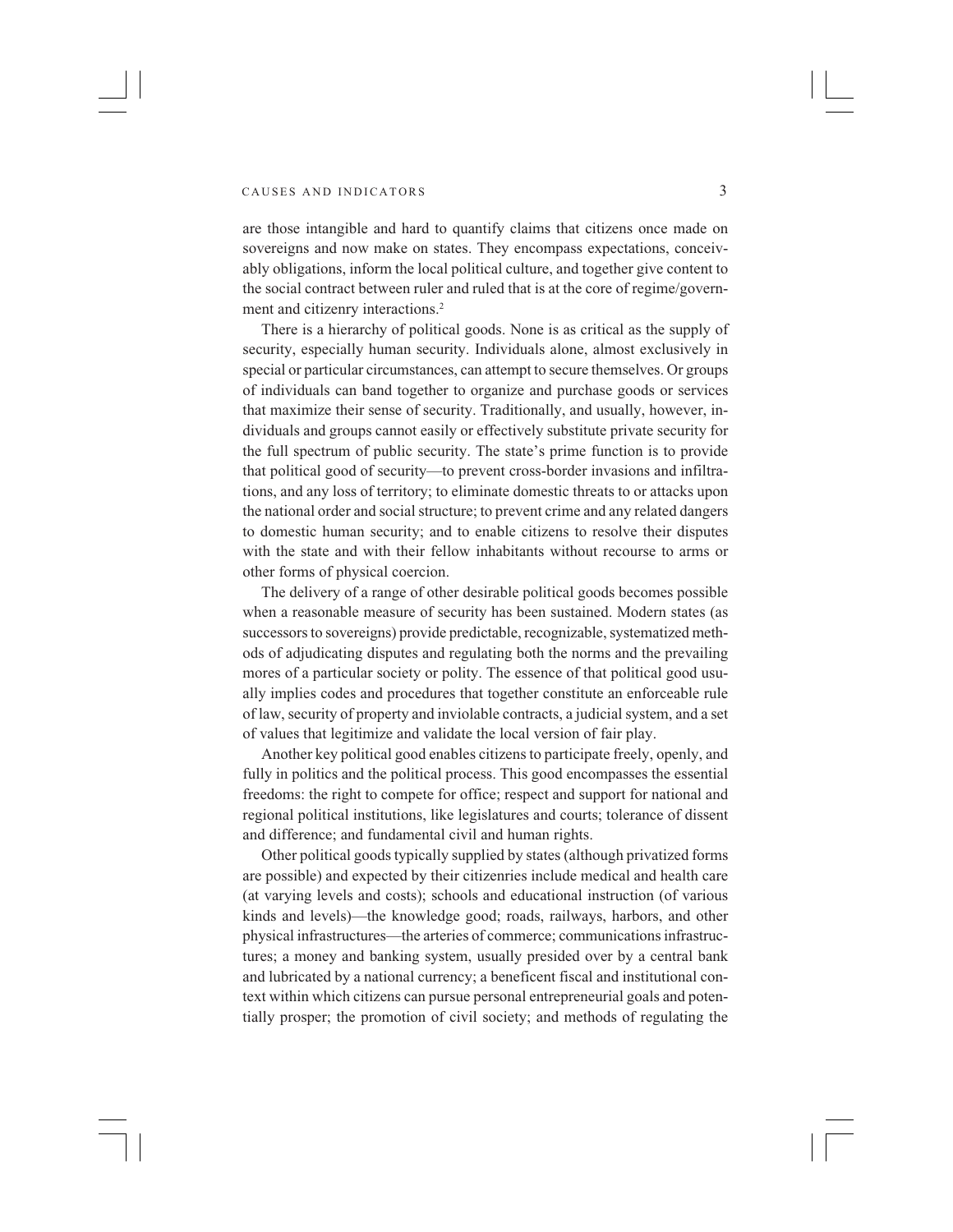sharing of the environmental commons. Together, this bundle of political goods, roughly rank ordered, establishes a set of criteria according to which modern nation-states may be judged strong, weak, or failed.

Strong states obviously perform well across these categories and with respect to each, separately. Weak states show a mixed profile, fulfilling expectations in some areas and performing poorly in others. The more poorly weak states perform, criterion by criterion, the weaker they become, and the more that weakness tends to edge toward failure, hence the subcategory of weakness that is termed *failing.* Many failed states flunk each of the tests outlined above. But they need not flunk all of them to fail overall, particularly since satisfying the security good weighs very heavily, and high levels of internal violence are associated directly with failure and the propensity to fail. Yet, violence alone does not condition failure, and the absence of violence does not necessarily imply that the state in question is not failed. It is necessary to judge the extent to which an entire failing or failed profile is less or more than its component parts.

*Strong* states unquestionably control their territories and deliver a full range and a high quality of political goods to their citizens. They perform well according to indicators like GDP per capita, the UNDP Human Development Index, Transparency International's Corruption Perception Index, and Freedom House's *Freedom of the World Report*. Strong states offer high levels of security from political and criminal violence, ensure political freedom and civil liberties, and create environments conducive to the growth of economic opportunity. The rule of law prevails. Judges are independent. Road networks are well maintained. Telephones work. Snail mail and e-mail both arrive quickly. Schools, universities, and students flourish. Hospitals and clinics serve patients effectively. And so on. Overall, strong states are places of enviable peace and order.

*Weak* states include a broad continuum of states that are: inherently weak because of geographical, physical, or fundamental economic constraints; basically strong, but temporarily or situationally weak because of internal antagonisms, management flaws, greed, despotism, or external attacks; and a mixture of the two. Weak states typically harbor ethnic, religious, linguistic, or other intercommunal tensions that have not yet, or not yet thoroughly, become overtly violent. Urban crime rates tend to be higher and increasing. In weak states, the ability to provide adequate measures of other political goods is diminished or diminishing. Physical infrastructural networks have deteriorated. Schools and hospitals show signs of neglect, particularly outside the main cities. GDP per capita and other critical economic indicators have fallen or are falling, sometimes dramatically; levels of venal corruption are embarrassingly high and escalating. Weak states usually honor rule of law precepts in the breach. They harass civil society. Weak states are often ruled by despots, elected or not.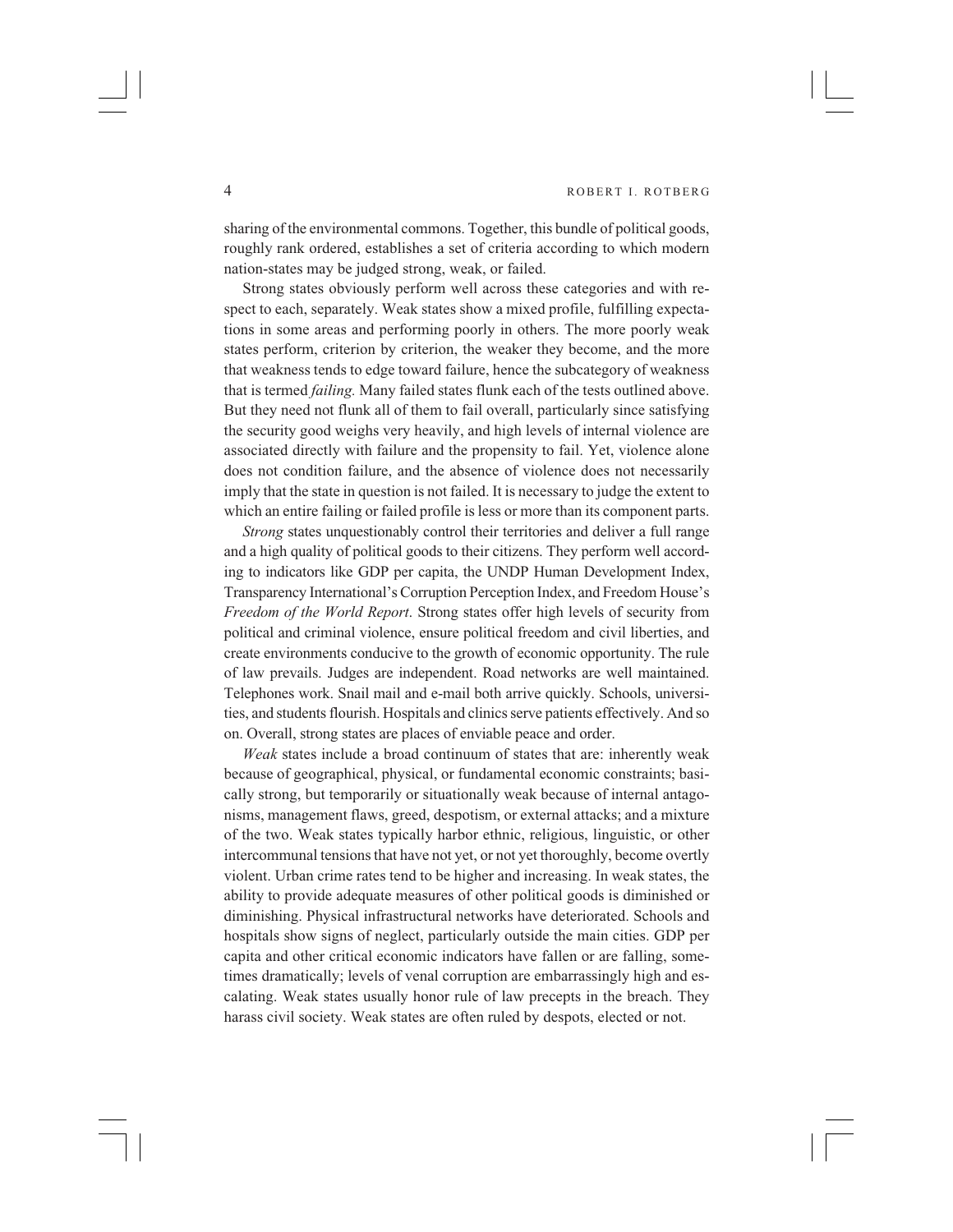There is a special category of weak state, as explored in Erin Jenne's chapter. That is the seemingly strong case, always an autocracy, that rigidly controls dissent and is secure but at the same time provides very few political goods. In extreme cases, such as North Korea, the regime permits its people to starve. Cambodia under Pol Pot also qualifies, as does contemporary Belarus, Iraq, and, possibly, Libya. Across recent times, the list of states that are fundamentally weak but appear strong is even more extensive.

## **Failed and Collapsed States**

*Failed* states are tense, deeply conflicted, dangerous, and contested bitterly by warring factions. In most failed states, government troops battle armed revolts led by one or more rivals. Occasionally, the official authorities in a failed state face two or more insurgencies, varieties of civil unrest, different degrees of communal discontent, and a plethora of dissent directed at the state and at groups within the state.

It is not the absolute intensity of violence that identifies a failed state. Rather, it is the enduring character of that violence (as in Angola, Burundi, and the Sudan), the fact that much of the violence is directed against the existing government or regime, and the inflamed character of the political or geographical demands for shared power or autonomy that rationalize or justify that violence in the minds of the main insurgents.

The civil wars that characterize failed states usually stem from or have roots in ethnic, religious, linguistic, or other intercommunal enmity. The fear of the other that drives so much ethnic conflict stimulates and fuels hostilities between regimes and subordinate and less favored groups. Avarice also propels that antagonism, especially when greed is magnified by dreams of loot from discoveries of new, contested, sources of resource wealth, like petroleum deposits, diamond fields, other minerals, or timber.

There is no failed state without disharmonies between communities. Yet, the simple fact that many weak nation-states include haves and have-nots, and that some of the newer states contain a heterogeneous array of ethnic, religious, and linguistic interests, is more a contributor to than a root cause of nation-state failure. State failure cannot be ascribed primarily to the inability to build nations from a congeries of groups of diverse backgrounds. Nor should it be ascribed baldly to the oppression of minorities by a majority, although such brutalities are often a major ingredient of the impulse toward failure.

In contrast to strong states, failed states cannot control their borders. They lose authority over sections of territory. Often, the expression of official power is limited to a capital city and one or more ethnically specific zones. Plausibly, the extent of a state's failure can be measured by how much of its geographical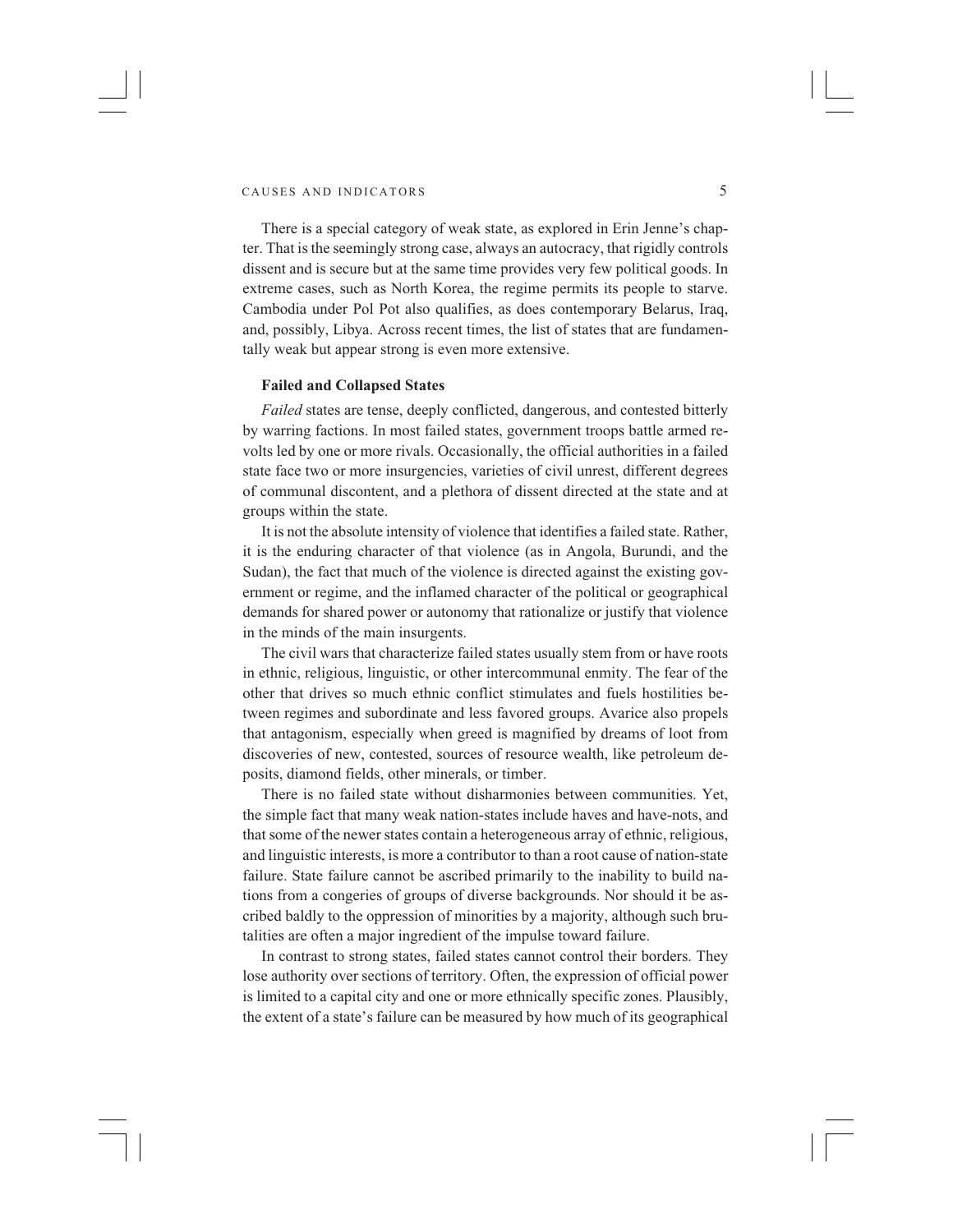expanse is genuinely controlled (especially after dark) by the official government. How nominal or contested is the central government's sway over peripheral towns and rural roads and waterways? Who really expresses power upcountry, or in districts distant from the capital?<sup>3</sup>

Citizens depend on states and central governments to secure their persons and free them from fear. Unable to establish an atmosphere of security nationwide, and often struggling to project power and official authority, the faltering state's failure becomes obvious even before, or as, rebel groups and other contenders threaten the residents of central cities and overwhelm demoralized government contingents, as in Liberia and Sierra Leone.

In most failed states, regimes prey on their own constituents. Driven by ethnic or other intercommunal hostility, or by the governing elite's insecurities, they victimize their own citizens or some subset of the whole that is regarded as hostile. As in Mobutu Sese Seko's Zaire or the Taliban's Afghanistan, ruling cadres increasingly oppress, extort, and harass the majority of their own compatriots while privileging a more narrowly based party, clan, or sect. As in Zaire, Angola, Siaka Stevens's Sierra Leone, or pre-2001 Sudan, patrimonial rule depends on a patronage-based system of extraction from ordinary citizens. The typical weak state plunges toward failure when this kind of ruler-led oppression provokes a countervailing reaction on the part of resentful groups or newly emerged rebels.

Another indicator of state failure is the growth of criminal violence. As state authority weakens and fails, and as the state becomes criminal in its oppression of its citizens, so lawlessness becomes more apparent. Criminal gangs take over the streets of the cities. Arms and drug trafficking become more common. Ordinary police forces become paralyzed. Anomic behaviors become the norm. For protection, citizens naturally turn to warlords and other strong figures who express or activate ethnic or clan solidarity, thus offering the possibility of security at a time when all else, and the state itself, is crumbling. High rates of urban crime and the rise of criminal syndicates testify to an underlying anarchy and desperation.

Failed states provide only limited quantities of other essential political goods. They more and more forfeit to upstart warlords and other non-state actors their role as the preferred suppliers of political goods. A failed state is a polity that is no longer able or willing to perform the fundamental jobs of a nation-state in the modern world.

Failed states exhibit flawed institutions. That is, only the institution of the executive functions. If legislatures exist at all, they are rubber-stamping machines. Democratic debate is noticeably absent. The judiciary is derivative of the executive rather than being independent, and citizens know that they can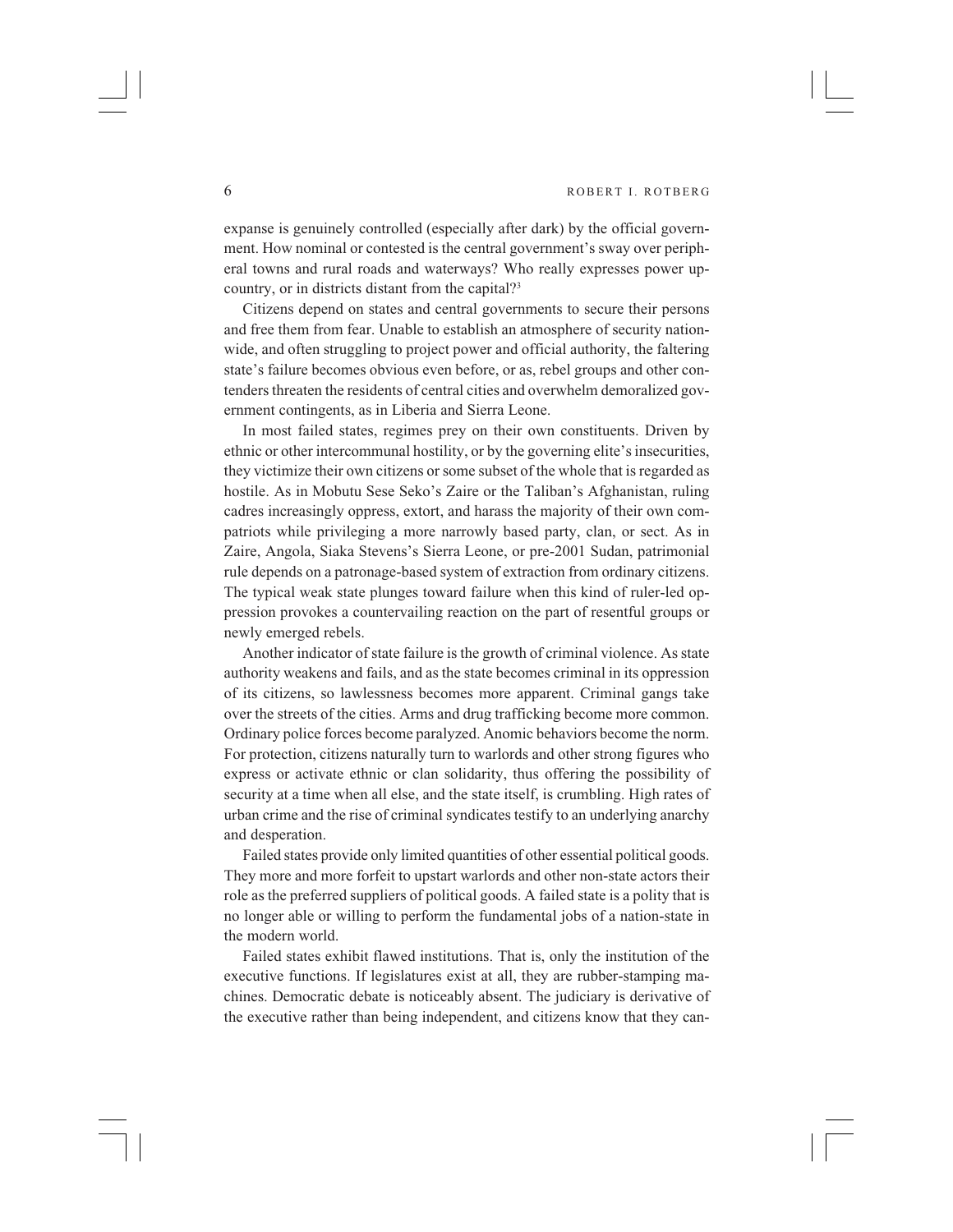not rely on the court system for significant redress or remedy, especially against the state. The bureaucracy has long ago lost its sense of professional responsibility and exists solely to carry out the orders of the executive and, in petty ways, to oppress citizens. The military is possibly the only institution with any remaining integrity, but the armed forces of failed states are often highly politicized, devoid of the esprit that they once demonstrated.

Failed states are typified by deteriorating or destroyed infrastructures. Metaphorically, the more potholes (or main roads turned to rutted tracks), the more a state will exemplify failure. As rulers siphon funds from the state coffers, so there are fewer capital resources for road crews, equipment, and raw materials. Maintaining road or rail access to distant districts becomes less and less of a priority. Even refurbishing basic navigational aids along arterial waterways (as in the Democratic Republic of the Congo, the DRC) becomes typified by neglect. Where the state still controls such communications backbones as a landline telephone system, that form of political and economic good betrays a lack of renewal, upkeep, investment, and bureaucratic endeavor. Less a metaphor than a daily reality is the index of failed connections, repeated dialings, and interminable waits for repair and service. If private entrepreneurs have been permitted by the state monopoly to erect cell telephone towers and offer mobile telephone service, such telephones may already have made the monopoly obsolete. Even, or particularly, because there is no state to interfere, in a *collapsed* state privately provided cell telephone systems prevail over what might remain of the land-line network, as in Somalia.

When a state has failed or is in the process of failing, the effective educational and health systems are privatized (with a resulting hodgepodge of shady schools and questionable medical clinics in the cities), or the public facilities become increasingly decrepit and neglected. Teachers, physicians, nurses, and orderlies are paid late or not at all, and absenteeism increases. Textbooks and medicines become scarce. X-ray machines break down and are not repaired. Reports to the relevant ministries are ignored. Citizens, especially rural parents, students, and patients, slowly realize that the state has abandoned them to their own devices and to the forces of nature. Sometimes, where a failed state is effectively split, as in the Sudan, essential services may be provided to the favored half, but not to the half in rebellion and engulfed in war. Most of the time the destroyed nation-state completely underperforms. Literacy rates fall, infant mortality rises, the AIDS epidemic overwhelms any health infrastructure that continues to exist, life expectancies plummet, and an already poor and battered citizenry becomes even poorer and more immiserated.

Failed states offer unparalleled economic opportunity—but only for a privileged few. Those around the ruler or the ruling oligarchy grow richer while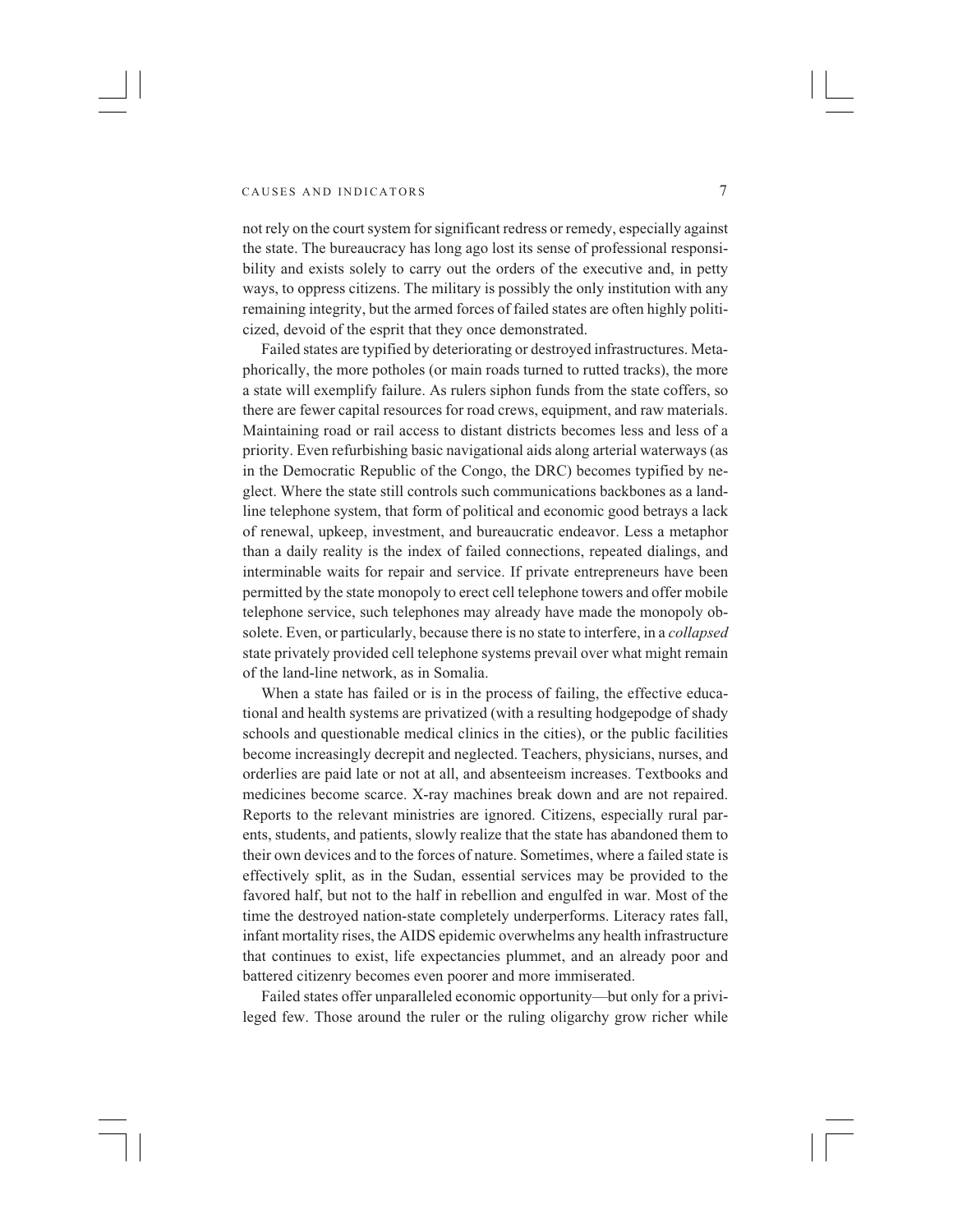their less fortunate brethren starve. Immense profits are available from an awareness of regulatory advantages and currency speculation and arbitrage. But the privilege of making real money when everything else is deteriorating is confined to clients of the ruling elite or to especially favored external entrepreneurs. The nation-state's responsibility to maximize the well-being and personal prosperity of all of its citizens is conspicuously absent, if it ever existed.

Corruption flourishes in many states, but in failed states it often does so on an unusually destructive scale. There is widespread petty or lubricating corruption as a matter of course, but escalating levels of venal corruption mark failed states: kickbacks on anything that can be put out to fake tender (medical supplies, textbooks, bridges, roads, and tourism concessions); unnecessarily wasteful construction projects arranged so as to maximize the rents that they generate; licenses for existing and nonexistent activities; and persistent and generalized extortion. In such situations, corrupt ruling elites mostly invest their gains overseas, not at home, making the economic failure of their states that much more acute. Or they dip directly into the coffers of the shrinking state to pay for external aggressions, lavish residences and palaces, extensive overseas travel, and privileges and perquisites that feed their greed. Military officers always benefit from these excessively corrupt regimes and imbibe ravenously from the same illicit troughs as civilian officials.

An indicator of failure, but not a cause of failure, are declining real national and per capita levels of annual GDP. The statistical underpinnings of most states in the developing world are shaky, but failed states—even, or particularly, failed states with vast natural resources—exhibit overall worsening GDP figures, slim year-to-year growth rates, and greater disparities of income between the wealthiest and poorest fifths of their populations. High official state deficits (Zimbabwe's reached more than 30 percent of GDP in 2001) fund extravagant security expenditures and the siphoning of cash by friendly elites. Inflation usually soars because rulers raid the central bank and print money. From the resulting economic insecurity, often engineered by rulers so as to maximize their own fortunes and their own political and economic power, there are many rents to be collected by entrepreneurs connected to the prevailing regime. Smuggling becomes rife. When state failure becomes complete, the local currency falls out of favor and one or more international currencies take its place. Money changers are everywhere, legal or not, and arbitrage becomes a steady international pursuit.

Sometimes, especially if there are intervening climatic disasters, the economic chaos and generalized neglect that is endemic to failed states leads to regular food shortages and widespread hunger—indeed, even to episodes of starvation and major efforts of international humanitarian relief. Natural ca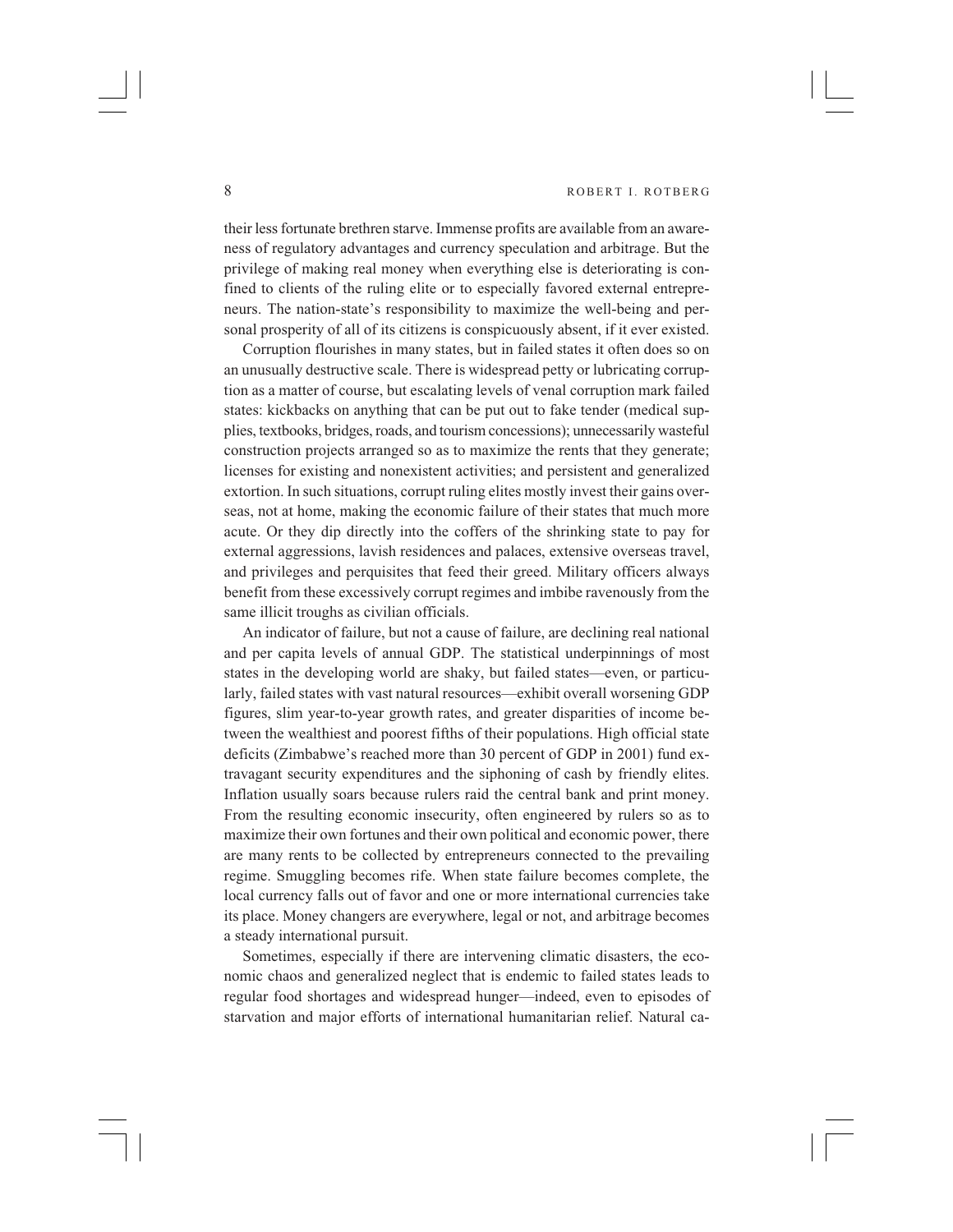lamities can overwhelm the resources even of non-failed, but weak, states in the developing world. But when state competencies have consciously been sucked dry by unscrupulous rulers and their cronies, as in failed states, unforeseen natural disasters or man-made wars can drive ignored populations over the edge of endurance into starvation. Once such populations have lost their subsistence plots and their sources of income, they forfeit their homes and their already weak support networks and are forced into an endless cycle of migration and displacement. Failed states provide no safety nets, and the homeless and the destitute become fodder for anyone who can offer food and a cause.

A nation-state also fails when it loses legitimacy—when it forfeits the "mandate of heaven." Its nominal borders become irrelevant. Groups within the nominal borders seek autonomous control within one or more parts of the national territory, or sometimes even across its international borders. Once the state's capacity to secure itself or to perform in an expected manner recedes, and once what little capacity remains is devoted almost exclusively to the fortunes of a few or to a favored ethnicity or community, there is every reason to expect less and less loyalty to the state on the part of the excluded and disenfranchised. When the rulers are perceived to be working for themselves and their kin and not for the state, their legitimacy, and the state's legitimacy, plummets. The state increasingly is conceived as being owned by an exclusive class or group, with all others pushed aside. The social contract that binds inhabitants to an overarching polity becomes breached. Various sets of citizens cease trusting the state. Citizens then naturally turn more and more to the kinds of sectional and community loyalties that are their main recourse in time of insecurity and their main default source of economic opportunity. They transfer their allegiances to clan and group leaders, some of whom become warlords. These warlords or other local strongmen can derive support from external as well as indigenous supporters. In the wilder, more marginalized corners of failed states, terror can breed along with the prevailing anarchy that naturally accompanies state breakdown and failure.

A *collapsed* state is a rare and extreme version of a failed state. Political goods are obtained through private or ad hoc means. Security is equated with the rule of the strong. A collapsed state exhibits a vacuum of authority. It is a mere geographical expression, a black hole into which a failed polity has fallen. There is dark energy, but the forces of entropy have overwhelmed the radiance that hitherto provided some semblance of order and other vital political goods to the inhabitants (no longer the citizens) embraced by language or ethnic affinities or borders. When Somalia failed in the late 1980s, it soon collapsed. Bosnia, Lebanon, and Afghanistan collapsed more than a decade ago, and Nigeria and Sierra Leone collapsed in the 1990s. When those collapses occurred,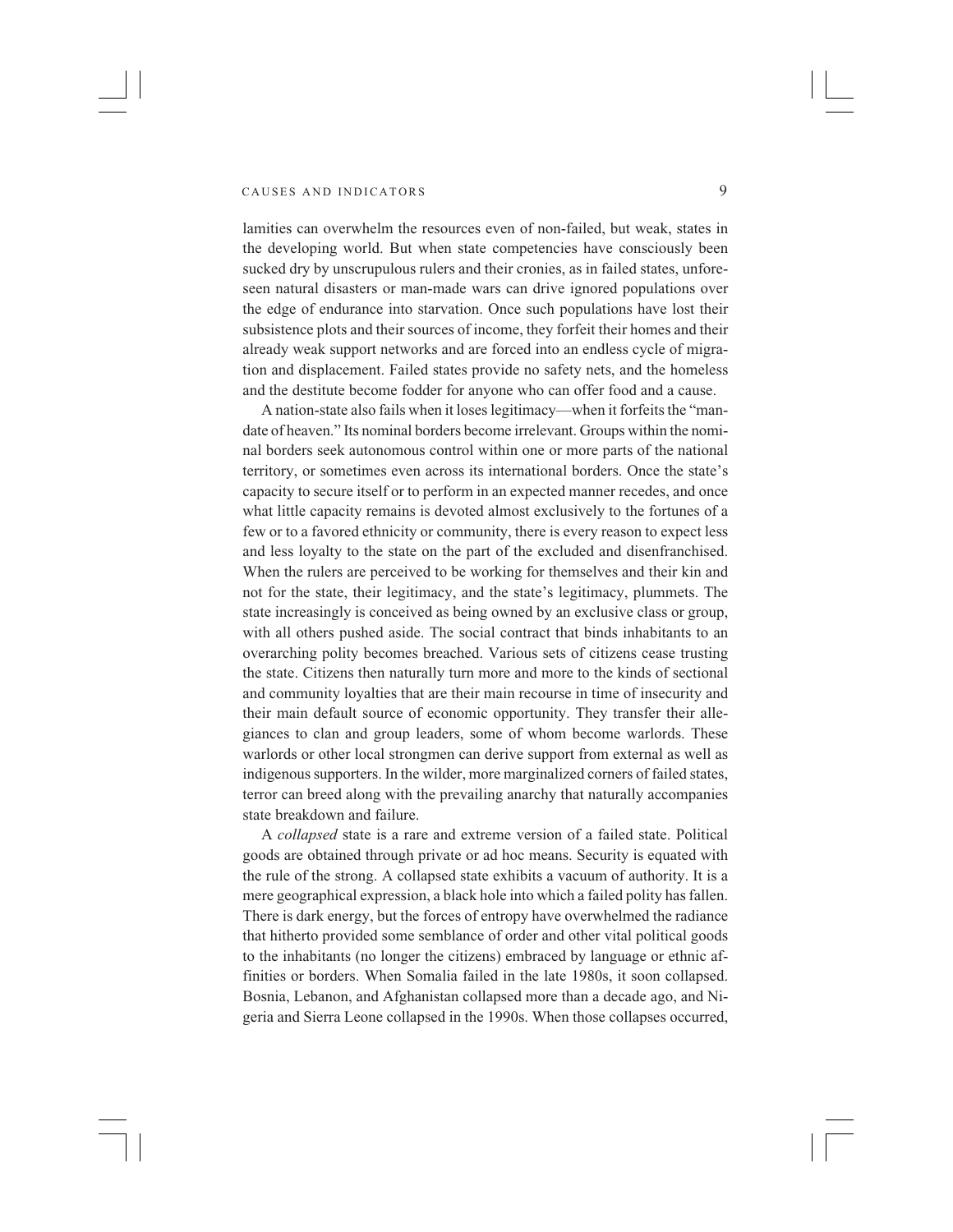substate actors took over, as they always do when the prime polity disappears. Those warlords or substate actors gained control over regions and subregions within what had been a nation-state, built up their own local security apparatuses and mechanisms, sanctioned markets and other trading arrangements, and even established an attenuated form of international relations. By definition illegitimate and unrecognized, warlords can assume the trappings of a new quasi state, such as the internationally unrecognized Somaliland in the old north of Somalia. Despite the parceling out of the collapsed state into warlord fiefdoms, there still is a prevalence of disorder, anomic behavior, and the kinds of anarchic mentality and entrepreneurial endeavors—especially gun and drug trafficking—that are compatible with external networks of terror.

None of these designations is terminal. Lebanon, Nigeria, and Tajikistan recovered from collapse and are now weak. Afghanistan and Sierra Leone graduated from collapsed to failed. Zimbabwe is moving rapidly from being strong toward failure. Although a state like Haiti is termed endemically weak, most categorizations are snapshots. The quality of failed or collapsed is real, but need not be static. Failure is a fluid halting place, with movement forward to weakness and backward into collapse always possible. Certainly, too, because failure and collapse are undesirable results for states, they are neither inevitable nor unavoidable. Whereas weak states fail much more easily than strong ones, that failure is not preordained. Failure is preventable, particularly since human agency rather than structural flaws or institutional insufficiencies are almost invariably at the root of slides from weakness (or strength) toward failure and collapse.

Lebanon's experience is instructive. As Oren Barak suggests, the inability of Lebanon's feuding sectoral leaders to adapt a 1943 power-sharing agreement to altered political and social circumstances brought the divided state to its knees. During the nation's civil war of the mid-1970s, it collapsed. But once a cease-fire had been forged in 1990 and a new political compromise achieved through international mediation and the formal acceptance of Syria as a neighborhood hegemon, Lebanon could be revived as a functioning state, and slowly reconstructed. Without guarantees of human security, and the cooperation of dueling leaders, which Syria compelled, any resuscitation of the post-collapse Lebanese state would have proven impossible.<sup>4</sup>

## **Contemporary State Failure, Collapse, and Weakness**

This decade's failed states are Afghanistan, Angola, Burundi, the Congo, Liberia, Sierra Leone, and the Sudan.<sup>5</sup> These seven states exemplify the criteria of failure sketched out above. Somalia is a collapsed state. Together they are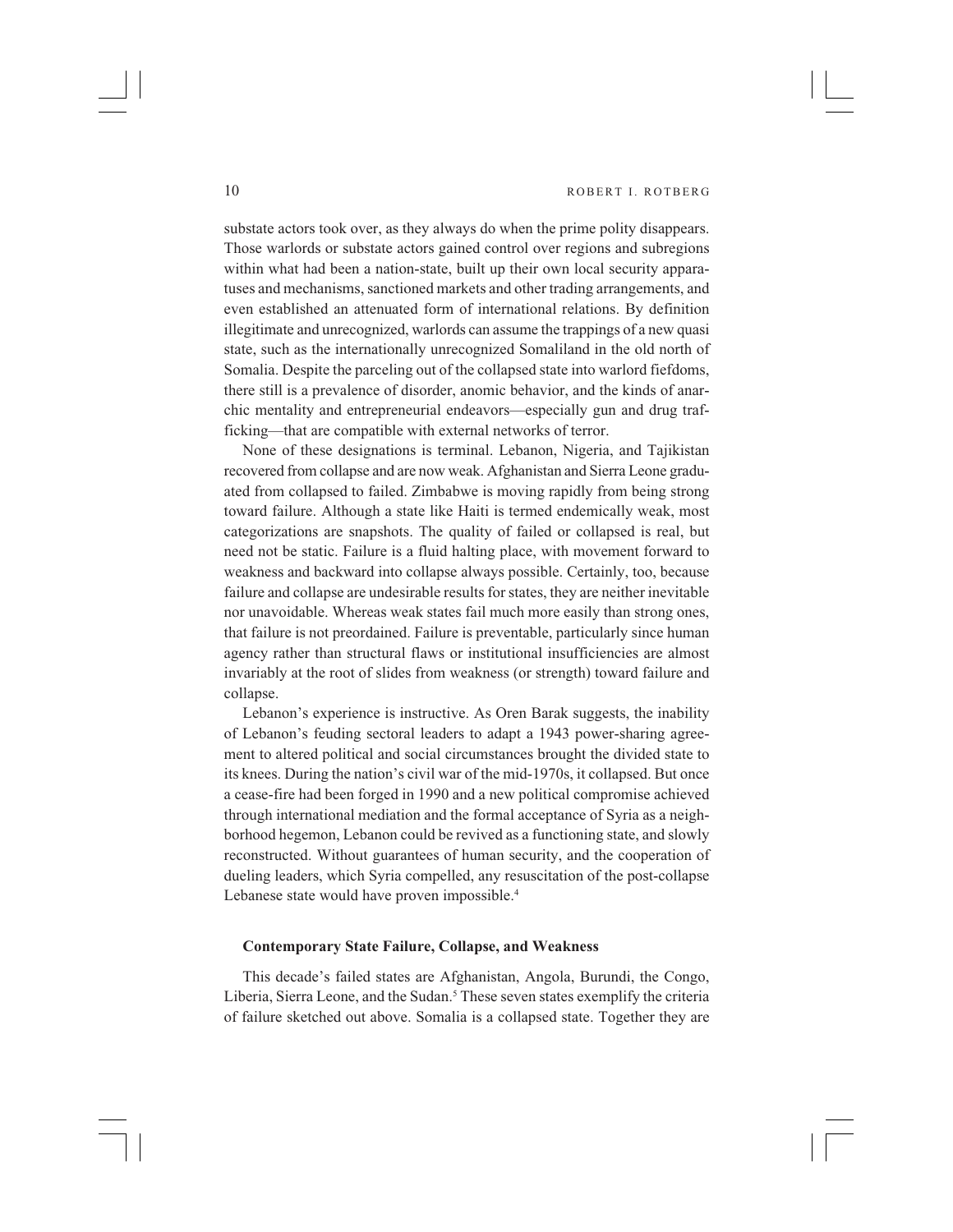the contemporary classical failed and collapsed states, but others were once collapsed or failed and many other modern nation-states now approach the brink of failure, some much more ominously than others. Another group of states drifts disastrously downward from weak to failing to failed. What is of particular interest is why and how states slip from weakness toward failure, or not. The list of weak states is long, but only a few of those weak and poorly governed states need necessarily edge into failure. Why? Even the categorization of a state as failing—Colombia and Indonesia, among others—need not doom it irretrievably to full failure. What does it take to drive a failing state over the edge into failure or collapse? Why did Somalia not stop at failure rather than collapsing?

These questions are answered in the country chapters that follow this opening essay. Because separate discussions of five failed and collapsed states are followed by examinations of seven weak states, two of which were once collapsed states, there is a wealth of empirical material on which to discriminate between the several categories of statehood in the developing world. Of the failed and collapsed cases, not each one fully fills all of the cells of the matrix of nation-state failure. However, to qualify for failure a state needs to demonstrate that it has met most of the explicit criteria. How truly minimal are the roads, the schools, and the hospitals and clinics? How far have GDP and other economic indicators fallen? How far does the ambit of the central government reach? Has the state lost legitimacy? Most important, because civil conflict is decisive for state failure, can the state in question still secure its borders and guarantee security to its citizens, urban and rural?

Walter Clarke and Robert Gosende ask how Somalia, a nation-state of about 9 million people with a strongly cohesive cultural tradition, a common language, a common religion, and a shared history of nationalism could fail, and then collapse. Perhaps, they say, it never constituted a single coherent territory, having been part of the colonial empires of two suzerains, with other Somalis living outside the boundaries of the two colonies. Then, as was often the experience elsewhere in Africa and Asia, the first elected, proto-democratic, postindependence civilian governments proved to be "experimental, inefficient, corrupt, and incapable of creating any kind of national political culture."6 General Mohammed Siad Barre, commander of the army, decided that the politicians were ruining the country, so he usurped power in 1969, suspending the constitution, banning political parties, and promising an end to corruption. Twenty years and many misadventures later, Siad Barre had succeeded in destroying any semblance of national governmental legitimacy. Backed first by the Soviet Union and then by the United States, Siad Barre destroyed institutions of government and democracy, abused his citizens' human rights, chan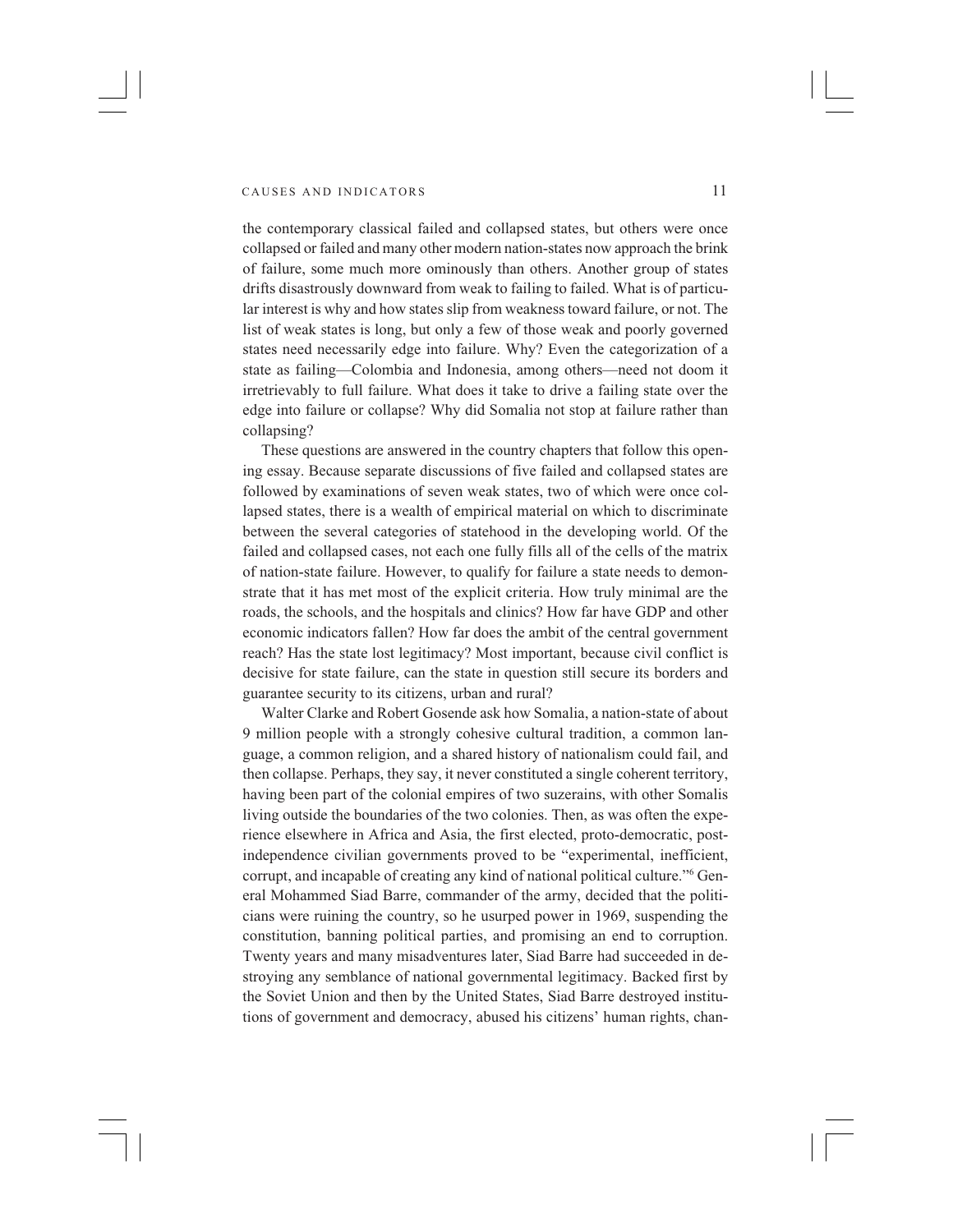neled as many of the resources of the state as possible into his own and his subclan's hands, and deprived everyone else at the end of the Cold War of what was left of the spoils of Somali supreme rule. All of the major clans and subclans, other than Siad Barre's own, became alienated. His shock troops perpetrated one outrage after another against fellow Somalis. By the onset of civil war in 1991, the Somali state had long since failed. The civil war destroyed what was left, and Somalia collapsed onto itself.

The chapters on three failed states offer further exemplifications of the Somali theme. In each, a series of fateful decisions by rulers and ruling cadres eviscerated the capabilities of the state, separated the government from its subjects, created opposition movements and civil warfare, and ultimately ended the Potemkin pretense of international stature. William Reno shows how President Stevens (1968–1985) systematically reduced human security within Sierra Leone so as to maximize his own personal power, and how that increase in personal power permitted a quantum leap in his control over the country's rents and riches. Stevens "sold chances to profit from disorder to those who could pay for it through providing services."7 He created a private military force to terrorize his own people and to aggrandize, especially in the diamond fields. As the official rule of law receded, the law of the jungle, presided over by Stevens, took its place. Institutions of government were broken or corrupted. The state became illegitimate, and a civil war over spoils, encouraged and assisted from outside, turned failure into a collapse. In 2002, after hideous atrocities, a brutal intervention by a West African peace enforcement contingent, much more war, and the arrival of British paratroopers and a large UN peacekeeping force, Sierra Leone recovered sufficiently to be considered failed rather than collapsed. It even held effective elections.

Mobutu used analogous tactics in the patrimony of Zaire. As his people's self-proclaimed *guide*, or as the personalist embodiment of national leadership during the Cold War, he deployed the largesse of his American and other Western patrons to enhance his personal wealth, to heighten his stature over his countrymen, and to weave a tightly manipulated web of loyalties across the army and into all aspects of Zairese society. Every proper political and democratic institution was an obstacle to the edifice that he created. So was civil society, politics itself in the broad sense, and economic development. Letting the country's Belgian-built infrastructure rot, maintaining a colonial type of resource extraction (of copper, other metals, and diamonds), rebuffing the rise of a real bourgeoisie, and feeding his people false glories instead of real substance and per capita growth accentuated his own power, wealth, and importance. As with Stevens and Siad Barre, the modernizing state was the enemy.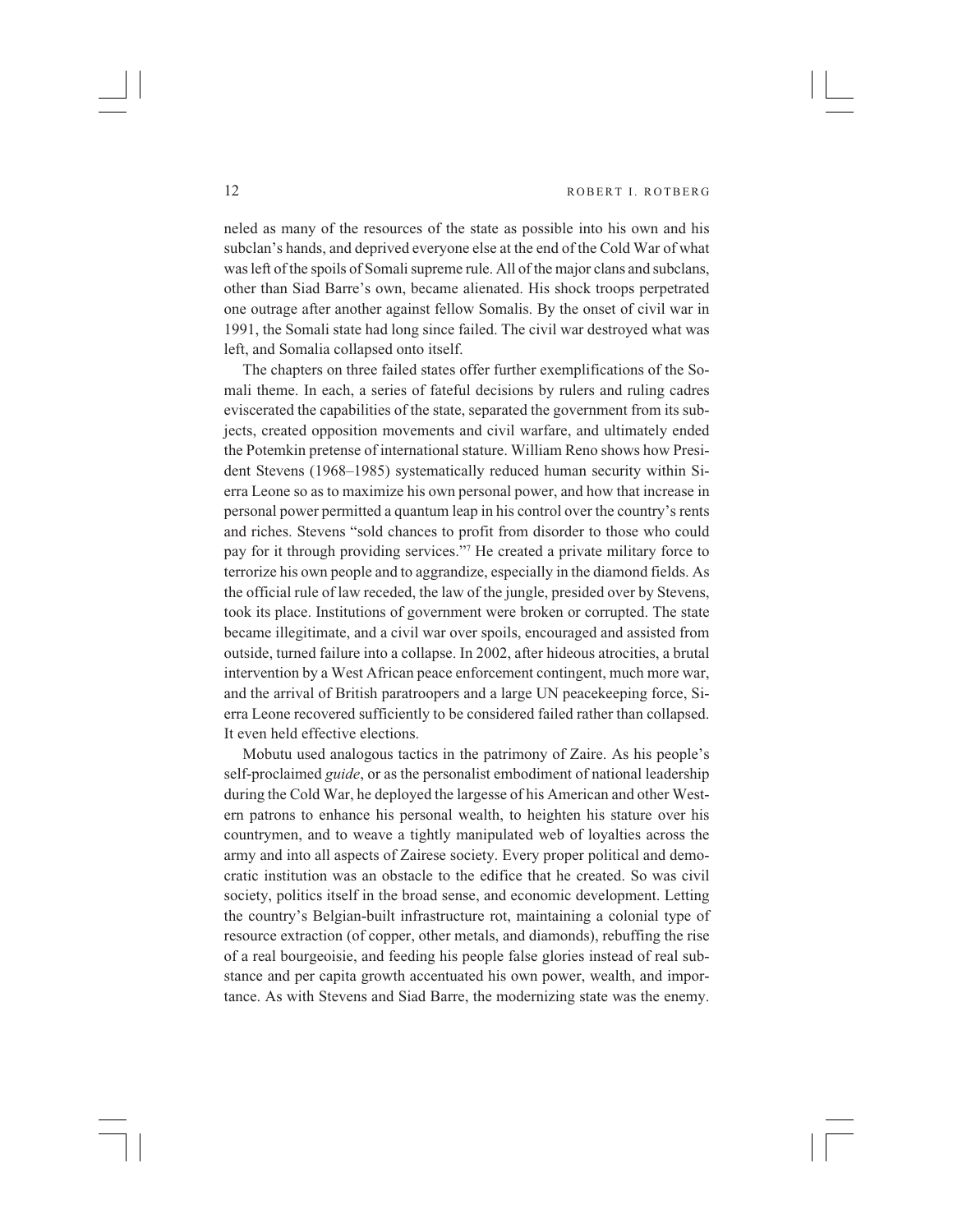Mobutu had no sense of noblesse oblige. René Lemarchand says that for Mobutu's state, patronage was the indispensable lubricant. Ultimately, however, "the lubricant ran out and the Mobutist machine was brought to a . . . standstill. . . . The inability of the Mobutist state to generate a volume of rewards consistent with its clientelistic ambitions is the key . . . [to] . . . its rapid loss of legitimacy."<sup>8</sup>

The warring divisions of the failed Sudanese state, north and south, reflect fundamental ethnic, religious, and linguistic differences; Egyptian and British conquest and colonial administrative flaws and patterns; post-independence disparities and discriminations (the north dominating the south); and the discovery of oil in the south. A weak state in the north, providing political goods at minimal levels for its mostly Muslim constituents, became the nucleus of a truly failed state when its long war with the south (from 1955 to 1972 and from 1983 through 2002) entered the equation. The Sudanese war has the dubious distinction of having inflicted the largest number of civilian casualties (over 2 million) in any intrastate war, coupled with the largest internally displaced and refugee population in the world (about 4 million). Slavery (north against south) flourishes, as well. Moreover, in the south, the central government's writ rarely runs. It provides no political goods to its southern citizens, bombs them, raids them, and regards black southerners as enemy. As a result, the Sudan has long been failed. Yet, northerners still regard their state as legitimate, even though the southern insurgents do not and have sought either secession or autonomy for decades. As Gérard Prunier and Rachel Gisselquist suggest, however, so long as oil revenues shore up the north, the Sudan is unlikely to collapse entirely.<sup>9</sup> They also suggest that contemporary peace processes are unsustainable.

The paradigm of failure so well explored in the Somali, Sierra Leonean, Congolese, and Sudanese chapters holds equally well, with similar but differently detailed material, in Afghanistan, Angola, Burundi, and Liberia. (Reno's chapter contains material on Liberia.) Indeed, Angola's killing fields and internally displaced circumstances are almost as intense and certainly as destructive as the Sudan's. The wars in Afghanistan, Angola, Burundi, and Liberia have been equally traumatic for ordinary combatants and hapless civilians unwittingly caught up in a vicious and (until 2002 in Angola) interminable battle for resources and power between determined opponents. Burundi's majorityminority war has produced fewer deaths in recent decades, but it continues an enduring contest for primacy that antedates the modern nation-state itself. From birth economically weak and geographically limited, Burundi's capacity to perform has for a decade been fatally crippled by majority-backed insurgencies against autocratic minority-led governments.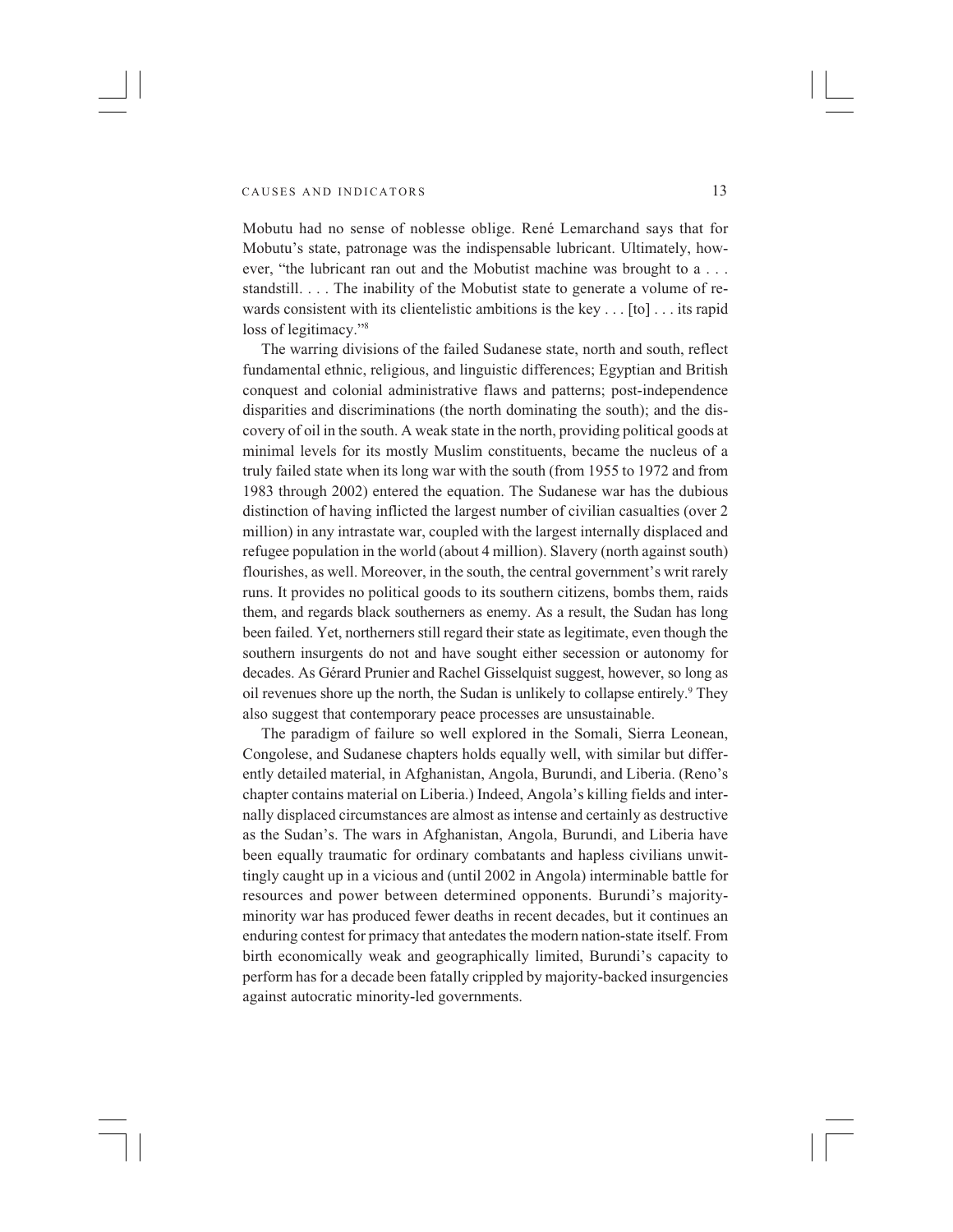#### **Weakness and the Possibility of Failure**

Collapsed and failed designate the consequences of a process of decay at the nation-state level. The capacity of those nation-states to perform positively for their citizens has atrophied. But, as the Lebanese and Tajikistani cases show, that atrophy is neither inevitable nor the result of happenstance. For a state to fail is not that easy. Crossing from weakness into failure takes will as well as neglect. Thus, weak nation-states need not tip into failure. Which ones do and which ones do not is the focus of the third section of this book.

There are several interesting cases that indeed test the precision of the distinction between weakness and failure:

Sri Lanka has been embroiled in a bitter and destructive civil war for nineteen years. As much as 15 percent of its total land mass has at times in the last decade been controlled by the rebel Liberation Tigers of Tamil Eeelam (LTTE), a Tamil separatist insurgency. Additionally, the LTTE with relative impunity has been able to assassinate prime ministers, bomb presidents, kill off rival Tamils, and in 2001, even destroy the nation's civil air terminal and main air force base. But, as incapable as the Sinhala-dominated governments of the island have been of putting down the LTTE rebellion, so the nation-state has remained merely weak (or fragmented, as Jenne's chapter posits), never close to tipping over into failure. For 80 percent of Sri Lankans, the government performs reasonably well. The roads are maintained and schools and hospitals function, to some limited extent even in the war-torn north and east. Since the early 1990s, too, Sri Lanka has exhibited robust levels of economic growth. The authority of successive governments extends securely to the Sinhalaspeaking 80 percent of the country, and into the recaptured Tamil areas. For these reasons, despite a consuming internal conflict founded on intense majority-minority discrimination and deprivation and on pronounced ethnic and religious differences, Sri Lanka projects authority throughout much of the country, has suffered no loss of legitimacy among Sinhala, and has successfully escaped failure.

Indonesia is another case of weakness avoiding failure despite widespread insecurity. As the world's largest Muslim nation, its far-flung archipelago harbors separatist wars in Aceh in the west and in Papua (formerly Irian Jaya) in the east, plus large pockets of Muslim-Christian conflict in Ambon and the Maluku islands, Muslim-Christian hostility in northern Sulawesi, and ethnic xenophobic outbursts in Kalimantan. Given all of these conflictual situations, none of which has become less bitter since the end of the Soeharto dictatorship, it would be easy to conclude that Indonesia was approaching failure. Yet, as Michael Malley's chapter argues forcefully, only the insurgents in Aceh and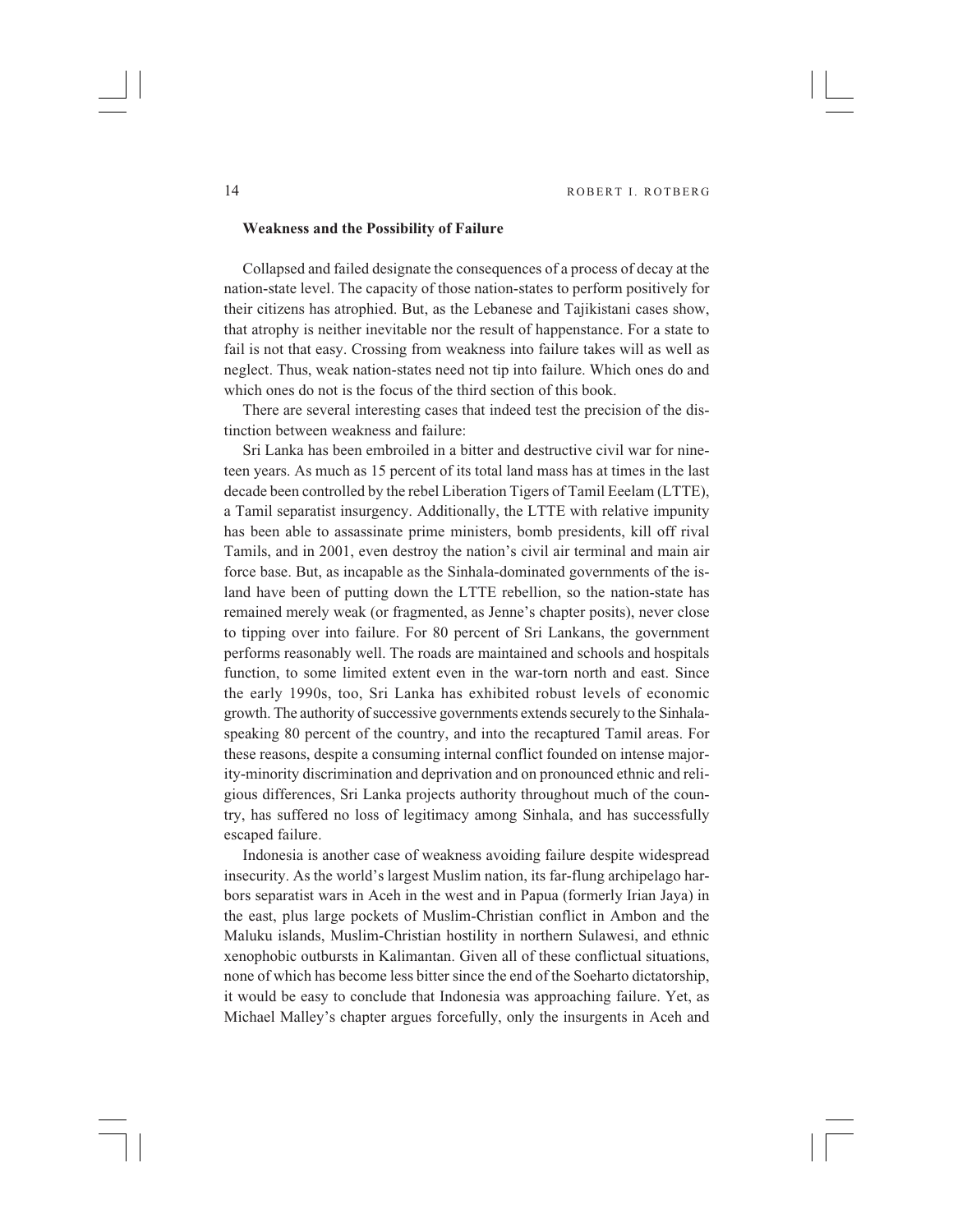Papua want to secede and are contesting the state. The several other battles take place within the state, not against it. They do not threaten the integrity and resources of the state in the way that the enduring, but low-level, war in Aceh does. In Aceh and Papua, the government retains the upper hand. Overall, most of Indonesia is still secure. In most of the country the government projects power and authority. It manages to provide most other necessary political goods to most of Indonesia despite dangerous economic and other developments in the post-Soeharto era.

What about Colombia? An otherwise well-endowed, prosperous, and ostensibly stable state controls only two-thirds of its territory, a clear hint of failure. Three private armies project their own power across large zones carved out of the very body of the state. The official defense and political establishment has renounced or lost authority in those zones to insurgent groups and drug traffickers. Moreover, Colombia is tense and disturbed. It boasts the second highest annual per capita murder rate in the world. Its politicians and businessmen routinely wear armored vests and travel with well-armed guards, a clear indicator of the state's inability to ensure personal security. Even so, as Harvey Kline's chapter argues, the rest of Colombia as a state still delivers schooling and medical care, organizes a physical and communications infrastructure, provides economic opportunity, and remains legitimate. Colombia is weak because of its multiple insurgencies, but is comparatively strong and well-performing in the areas over which it maintains control. When and if the government of Colombia can re-insert itself into the disputed zones and further reduce the power of drug traffickers, the state's reach will expand. Then, a weak, endangered state will be able to move farther away from possible failure toward strength.

Zimbabwe is an example of a once unquestionably strong African state that has fallen rapidly through weakness to the very edge of the abyss of failure. All Zimbabwe lacks in order to join the ranks of failed states is a widespread internal insurgent movement directed against the government. That could come, particularly if the political and economic deterioration of the country continues unchecked. In 2000 and 2001, GDP per capita slid backward by 10 percent a year. Inflation galloped from 30 percent to 116 percent. The local currency fell against the U.S. dollar from 38:1 to 500:1. Foreign and domestic investment ceased. Unemployment rose to 60 percent in a country of 12 million. Health and educational services vanished. HIV infection rates climbed to 30 percent, with about 2000 Zimbabweans dying every week. Respect for the rule of law was badly battered and then subverted. Political institutions ceased to function fully. Agents of the state preyed on its real and its supposed opponents, chilling free expression and shamelessly stealing a presidential election. The government's legitimacy vanished. Corruption, meanwhile, flourished, with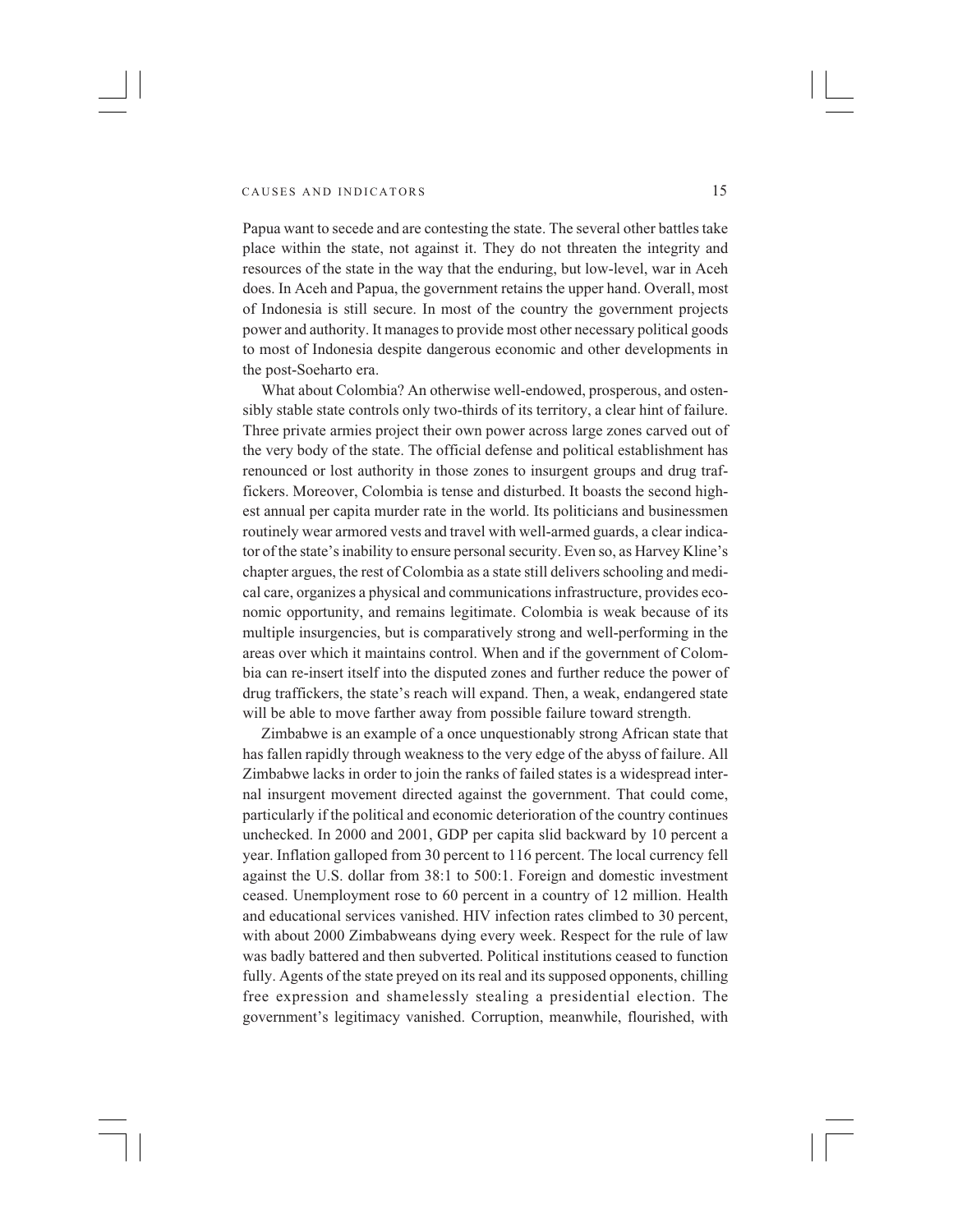the ruling elite pocketing their local and Congolese war gains and letting most Zimbabweans go hungry. Real starvation appeared in mid-2002, despite food aid from abroad. All of this misery, and the tendency to fail, resulted (as it had earlier in the Congo and Sierra Leone) from the ruthless designs and vengeance of an omnipotent ruler.

Indonesia, Colombia, Sri Lanka, and Zimbabwe are but four among a large number of early twenty-first century nation-states at risk of failing. They each escape the category failed, but only for the time being, and only if they each manage to arrest their descent toward economic and political failure, accommodate their insurgency or insurgencies, and strengthen their delivery of political goods to all, or almost all, of their citizens. Tajikistan, examined in Nasrin Dadmehr's chapter, is a fifth state that harbors the possibility of failure, in this case, renewed failure. From 1992 to 1997, the government of Tajikistan projected power only in selected parts of the ramshackle nation; across vast areas, there was no government, war raged, and "the state lost its meaning."10 Then Russia exerted itself in its former colony, claiming that its own security remained at risk because of lawlessness there. From 1999, Russia reinforced its major base in Tajikistan and increasingly became a force for stability against internal dissidence, as well as a buffer for the Tajikistan government against Taliban- and Uzbek-inspired adventurism. In this century, Russia has become the guarantor of Tajikistan's integrity.

A number of other nation-states belong in the category of weak states that show a high potential to fail. Nepal has been a clear case since its Maoist insurgency began again roiling the mountains and plains of the monarchist country. Already hindered by geography and poverty, Nepal has never been a robust provider of political goods to its inhabitants. The palace massacre of 2001 undermined the legitimacy of the monarchy, and thus of the ruling government. With the flare-up of a determined rural rebellion in 2002, and Nepal's demonstrated inability to cope effectively, security of persons and of regions became harder and harder to achieve, absent military assistance from India. Under these circumstances, Nepal can hardly project power or credibility. Failure becomes a distinct possibility.

So the potential for failure exists in those highly regimented states, such as Iraq and North Korea, that could implode as soon as a dictator or a dictatorial regime is toppled. Because, as Jenne suggests, such states are held together entirely by repression and not by performance, an end to or an easing of repression could create destabilizing battles for succession, resulting anarchy, and the rapid rise of non-state actors. In nation-states made secure by punishment and secret intelligence networks, legitimacy is likely to vanish whenever the curtain of control lifts.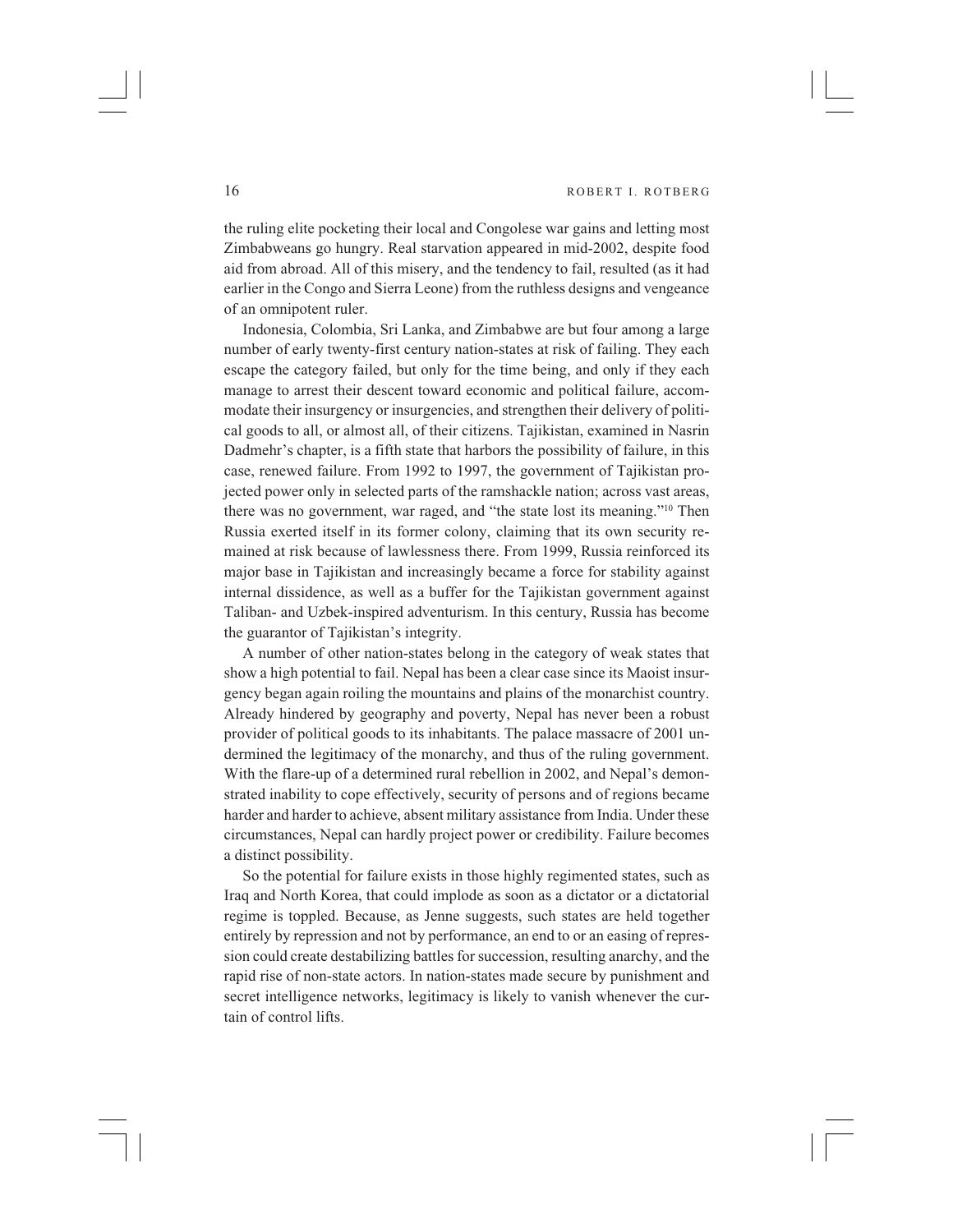Kyrgyzstan, Côte d'Ivoire, Kenya, and Nigeria all fit near Nepal on the continuum of weakness tending toward failure. Kyrgyzstan, with limited resources and arbitrary rule, has contended with a sharply contracted economy, poverty, and two forms of militant insurgency. Those militant rivals for power remain, respect for human rights and democratic processes has slipped, and Kyrgyzstan's ability to emerge from inherited weakness is questionable, even given the creation of a U.S. airbase and the arrival of free-spending Americans. Kenya is about to come to the alleged end of twenty-five years of single-man rule. Although Kenya is intrinsically wealthy, its fortunes have been badly managed, corruption is rampant, and a gang of ethnically specific thugs has distorted the rule of law, limited the supply of political goods, battered civil society and human rights, and privileged related ethnic minorities against larger, more central, but now marginalized ethnicities. Battles royal for spoils in the post-Moi era could lead to clashes between ethnic groups. A righting of scores could readily plunge Kenya into failure.

Nigeria is a democracy under President Olusegun Obasanjo, but the historic rivalries between east and west, south and north, oil-states and non-oil provinces, Christian and Muslim communities, democrats and autocrats, and soldiers and citizens that have bedeviled Africa's most populous state since independence in 1960 (and before) are still there, seething below a surface calmed or smoothed by the presence of Obasanjo. Military dictators could reemerge, intercommunal conflict could readily reoccur, and the north-south divide could once again become an obstacle to strengthening a state already softened by economic confusion, continued corruption, and mismanagement. Nigeria also performs poorly as a state, and provides political goods adequately at best across the vast mélange of poor and rich provinces that make up its little-unified and very unglued whole. Competition during the national election in 2003 could readily loosen the already tattered ties that keep Nigeria whole.

Other weak states that contain the incubus of failure because of serious intercommunal antagonisms but have managed effectively to come to terms with or to bridge their divisions include Fiji, as described fully in Stephanie Lawson's chapter; New Guinea; the Solomon Islands; Lebanon, as discussed in Barak's chapter; the Philippines; Bolivia; Ecuador; and Paraguay.

Lebanon had disintegrated almost entirely before Syria's intervention enabled the geographical expression that Lebanon had always represented to become a state once again, and to begin to function internally and internationally. Syria gave a sense of governmental legitimacy to what had been a bombed out shell of a polity. Lebanon today qualifies as weak rather than failed, because its state is credible, civil war is absent, and political goods are being provided in significant quantities and quality. Syria provides the security blanket, denies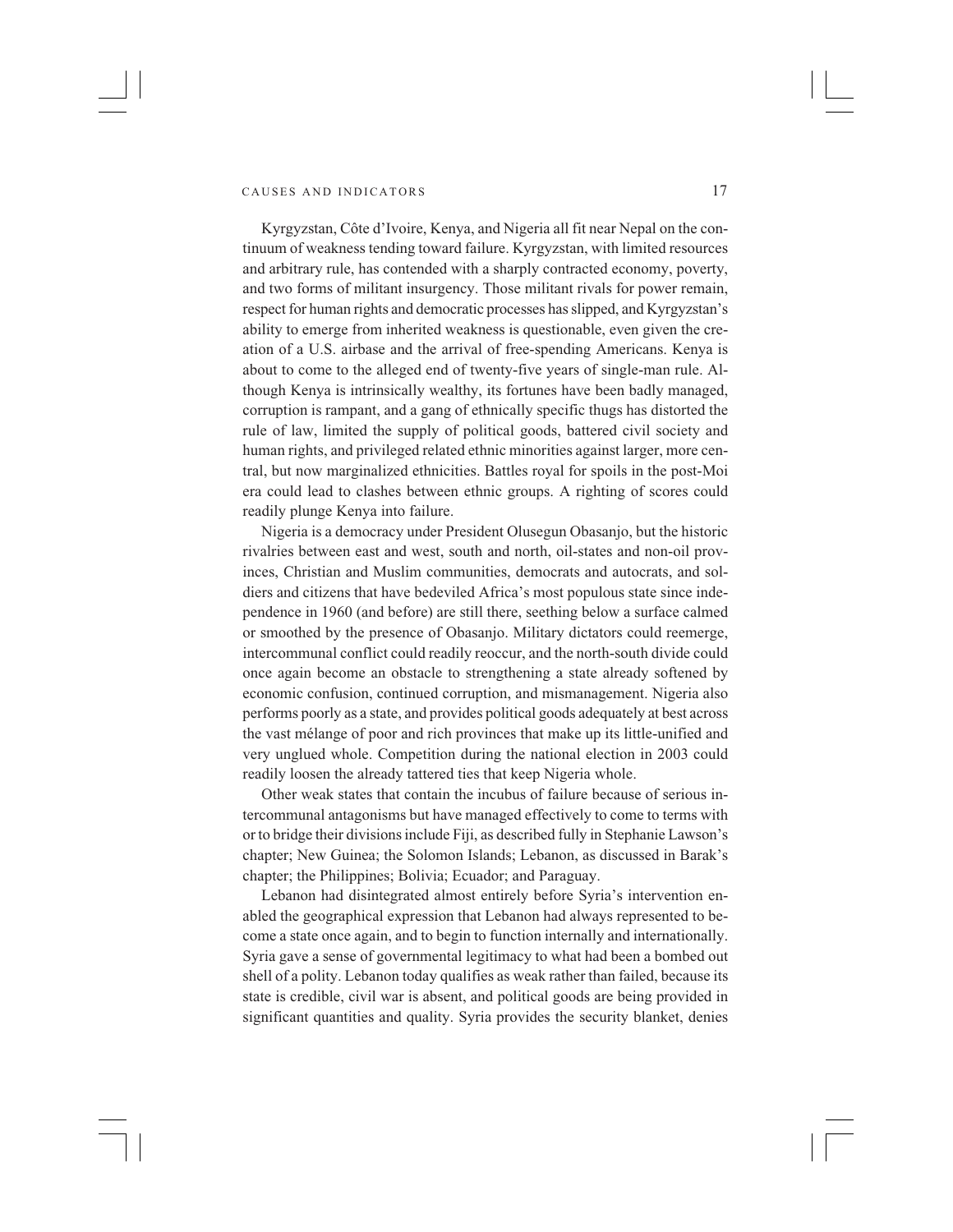fractious warlords the freedom to aggrandize, and mandates cooperation between the usually antagonistic Muslim and Christian communities and between the battling groups within the Muslim community. The fear of being attacked preemptively by rivals, or losing control of critical resources, is alleviated by Syria's imposed hegemony. Within that framework of supplied security, Lebanon's traditional entrepreneurial spirit has transformed a failed state into a much stronger one.

Unlike many of the weak states discussed herein, Fiji is palpably a strong state. Yet it has become weak, being acutely "vulnerable to more serious failure in terms of its capacity to provide a secure social, political, and economic environment" for its two main antagonistic constituent peoples. Despite seventeen years of relatively stable post-colonial rule, Fiji experienced two coups in 1987 and another in 2000. Fiji, once considered a bastion of the rule of law in the Pacific, became a state with worrying centrifugal tendencies. Its weakness stemmed from ethnic rivalries, and the realization that democratic politics and constitutional processes were insufficient to bridge existing cleavages. Conflict and coups were propelled by unresolved fears among ethnic elites. Until those fears can be reduced, Fiji remains weak as a state and potentially prone (like the Solomon Islands) to renewed challenges to the state's authority and legitimacy. $11$ 

A third variety of weak state includes the enduringly weak. As the chapter by Marlye Gélin-Adams and David Malone suggests, Haiti has always been on the edge of failure, particularly during the nineteenth and twentieth centuries. But its entrenched weaknesses include no ethnic, religious, or other communal cleavages. There are no insurgent movements. Nor has Haiti experienced radical or rapid deflation in standards of living and national expectations, like Argentina in 2002 and Russia in the 1990s. Haiti has always been the poorest polity in the Western hemisphere.

Haiti's national capacity to provide political goods has always been compromised by autocratic and corrupt leadership, weak institutions, an intimidated civil society, high levels of crime, low GDP levels per capita, high rates of infant mortality, suspicion or outright hostility from its neighbors, and many other deficiencies. Narcotics trafficking has been a serious problem since the 1980s. The Haitian government has been unable or unwilling to interdict smugglers in general, and drugs transshippers in particular. Haiti, even under President Jean-Bertrand Aristide (1990–1991, 1994–1995, 2000–), is gripped in a vise of weakness. Yet, given very limited organized internal dissidence, almost no internal ethnic, religious, or linguistic cleavages within Haitian society except a deep distrust by the majority of the upper classes, and of mulattos because of their historic class affiliations, the ingredients of major civil strife are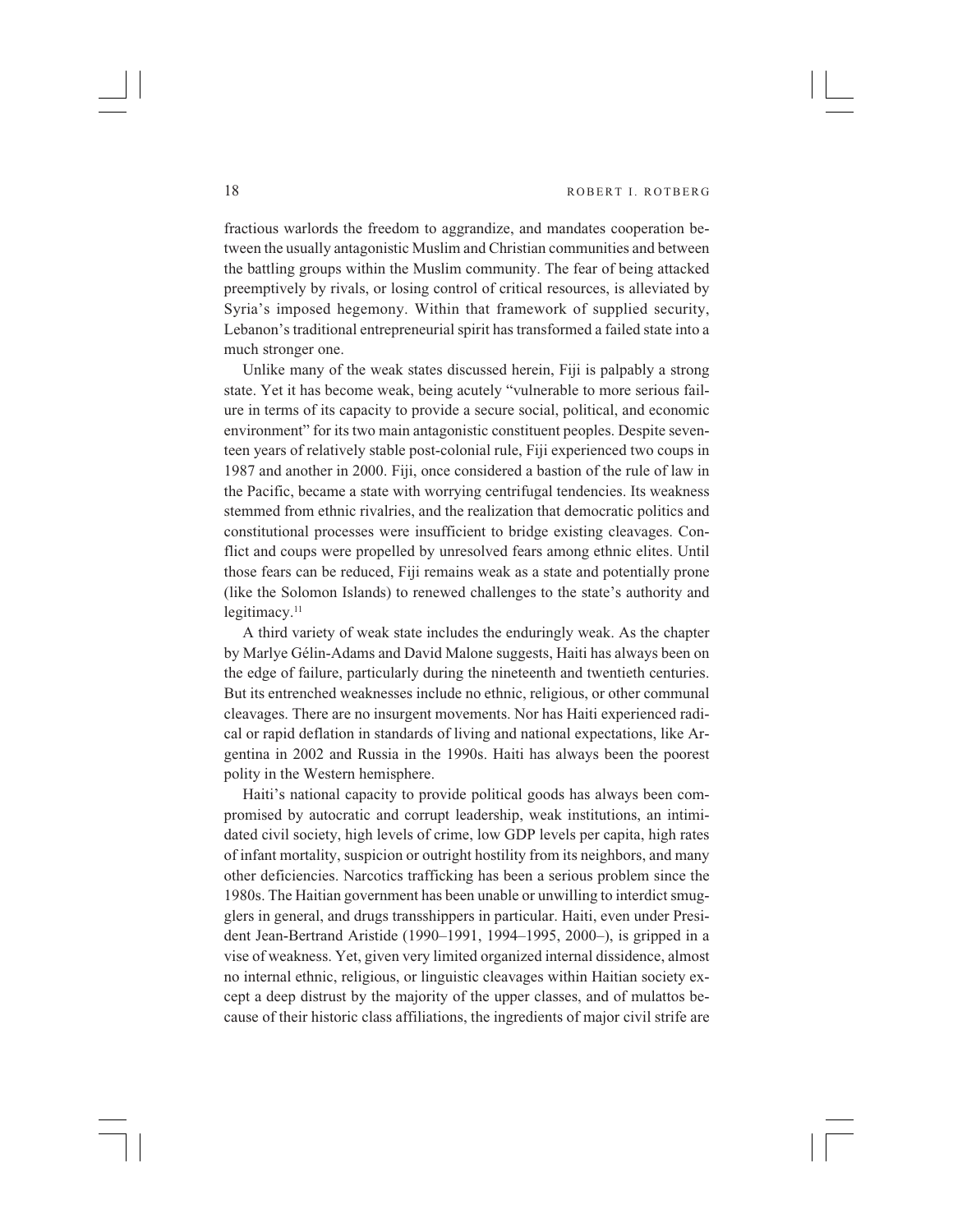absent. Failure demands communal differences capable of being transformed into consuming cross-group violence. Haiti seems condemned to remain weak, but without failing.

Nation-states that, given their geographical and physical legacy (and future peril, in several cases, because of global warming and cataclysmic climatic change), can be considered inherently weak include (not a full list) Burkina Faso, Chad, Ghana, Guinea, and Niger, in Africa; Georgia and Moldova in the former Soviet Union, and Cambodia, East Timor, and Laos in Asia.12 Each has its own distinguishing features, and Georgia and Moldova battle their own so far successful separatist movements. Chad at one time harbored a vicious civil war, and Burkina Faso, Niger, Cambodia, and Laos are all ruled by autocrats unfriendly to civil society and to participatory governance. East Timor is a very new state, having been rescued and resuscitated by the United Nations after two bitter and unrewarding colonial interludes and a brutal final Indonesian spree of destruction and death. East Timor, even with UN help, enters its full majority without a cadre of experienced professionals and bureaucrats and without much in the way of physical resources. The willingness of these weak states to provide political goods in quantity and quality is severely limited at the best of times. Almost any external shock or internal emergency could push them over the brink.

#### **Indicators of Failure**

As this chapter has suggested earlier, the road to nation-state failure is littered with serious mistakes of omission and commission. Even in the modern states with inherited weaknesses, failure is not preordained. Poor, arbitrary, absent-minded creations predisposed to failure need not fail. Indeed, Botswana, dirt poor at independence and a forlorn excuse for a state, under determined and visionary leadership created a state strong enough to take full advantage of a subsequent, and much unexpected, resource bonanza. Similarly, a sugar monoculture like Mauritius was transformed by determined visionary leadership into a thriving plural society based on manufacturing for export. In contrast, Malawi and Mali (two examples among many) remain weak and very poor, albeit democratic, having both been unable, in their different circumstances, to overcome the arbitrary configuration of their borders, a common absence of easily exploitable resources, geographical hindrances, and decades of despotism. Climatic change may hit both Malawi and Mali particularly hard, too.

Nation-states are blessed or cursed by the discovery or absence of natural resources, like oil or diamonds, within received borders. But it is not the accidental quality of their borders that is the original flaw; it is what has been made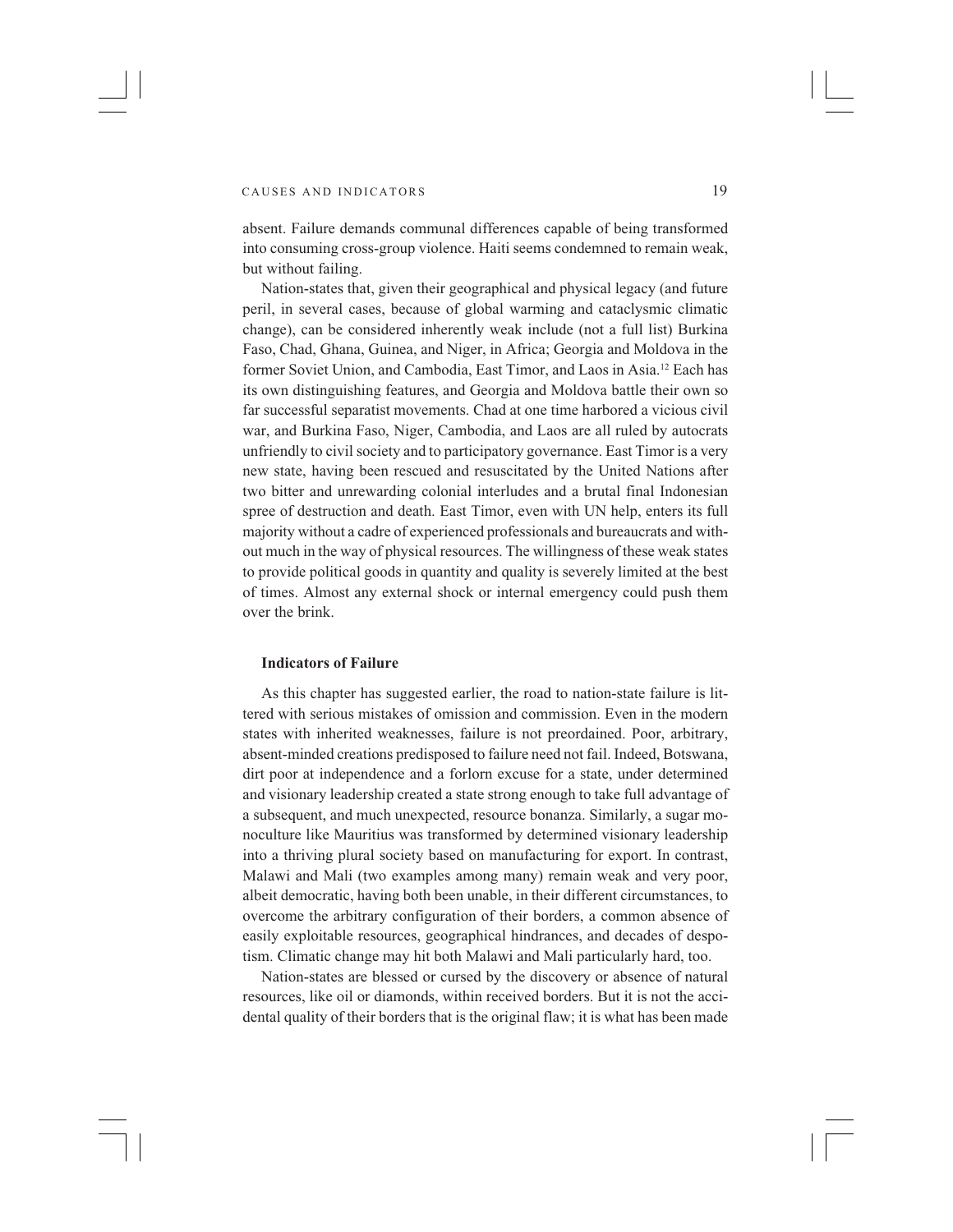of the challenges and opportunities of a given outline that determines whether a state remains weak, becomes stronger, or slides toward failure and collapse. The colonial errors were many, especially the freeing of Africa south of the Sahara as forty-eight administrative territories instead of six or seven larger ones, and the abysmal failure to transfer the reins of authority much earlier and much more thoroughly to an indigenat. But it is not possible to predict this century's candidates for failure solely or even largely on the basis of colonial mistreatment.

Nor is it possible successfully to deploy the results of massive surveys of conflict and state collapse to predict failure. Esty et al. analyzed ethnic war leading to collapse, including 12 full collapses in 40 years and 243 "partial" state failures, conflicts, and crises between 1955 and 1994, but only in states larger than 0.5 million.<sup>13</sup> They called state failure and collapse "new labels for a type of severe political crisis exemplified by events of the early 1990s in Somalia, Bosnia, Liberia, and Afghanistan. In these instances the institutions of the central state were so weakened that they could no longer maintain authority or political order beyond the capital city.  $\dots$ <sup>14</sup>

Three strong indicators emerged from their work (of seventy-five highly relevant variables): failure was likely when a nation-state favored a closed economic system—when openness to international trade was low or nonexistent; when infant mortality rates (a proxy measure for a society's quality of life) were high, that is, when the ratio of infant deaths per 1,000 live births rose above the international median; and when a nation-state was undemocratic, for lack of democracy feeds on itself. Esty et al. also concluded that GDP per capita levels were almost as robust an indicator of failure as infant mortality levels.

Unhappily, even though it is not implausible that high infant mortality rates are "associated with risk of state failure," for practical predictive purposes rises in infant mortality lag too far behind political and economic changes that, by themselves, are reasonable indicators of a propensity to fail. Likewise, as Esty et al. admit, infant mortality was a better indicator for democracies prone to failure than it was for less democratic cases—as this book shows, the more pressing category of states likely to fail. Closed economic systems, as in the extreme case of Burma after 1968, also predispose to failure; however, rapid falls in GDP per capita, purchasing power, domestic investment rates, and the like are surer and more readily apparent results and indicators of the possibility of failure. Esty et al. also report that trade openness works better for the less democratic regimes. As for the democracy indicator, Esty et al.'s findings are mostly tautological: a downward spiral of democracy obviously tends toward failure and, as they write, "partial democracies [especially in Africa] are indeed far more vulnerable to state failure-type crises than are either full democracies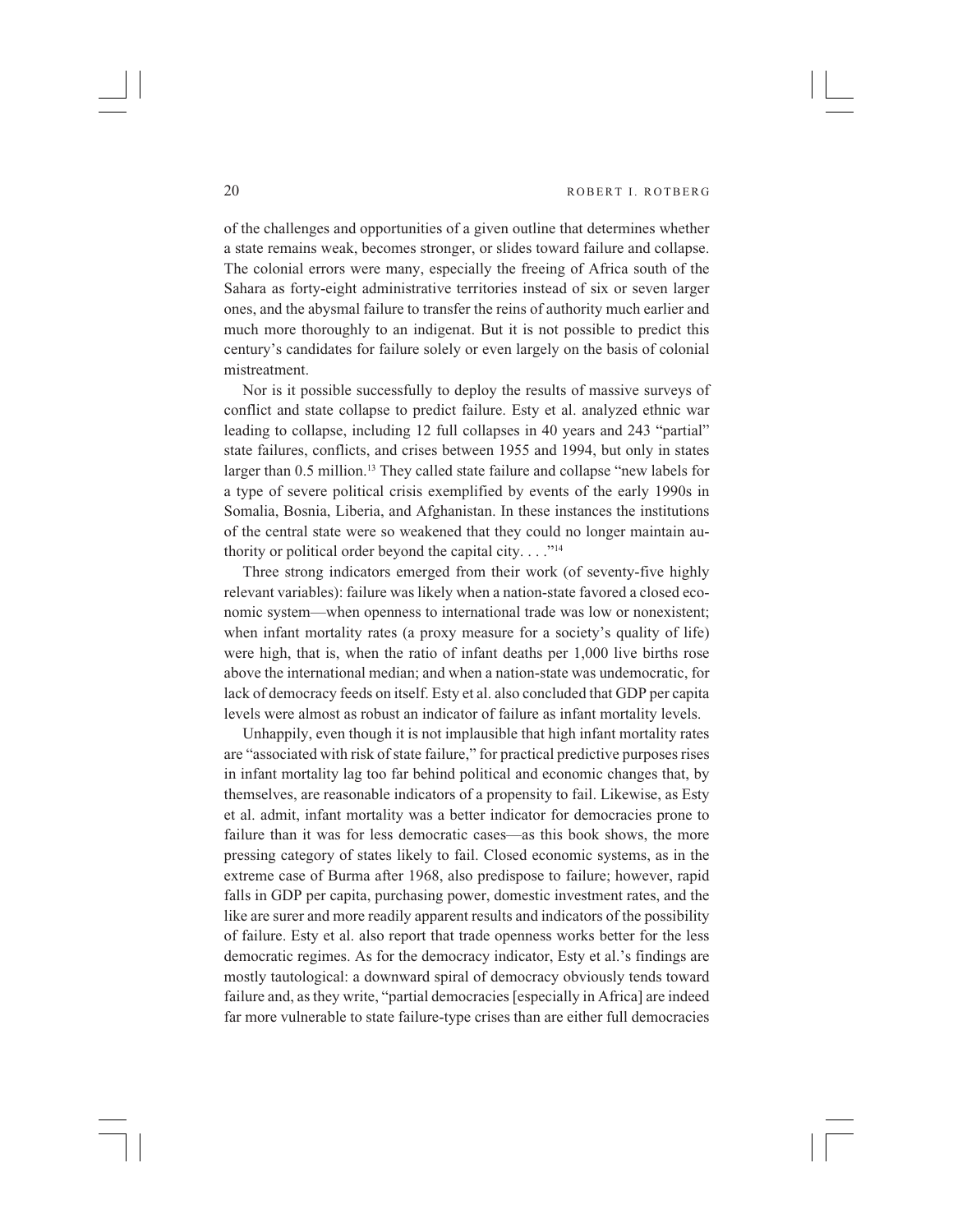or autocracies."15 The findings of this book dispute the very last point, but that difference may arise because the Esty et al. definition of failure is much narrower (being confined to wars, adverse regime transitions, genocides, and politicides) than the one used in this book. Furthermore, it is because democratic states respond to popular discontent and accommodate dissident political challenges while maintaining normative and institutional inhibitions against massive human rights violations that they fail to fail. Failing and failed states do not respond or accommodate effectively. That is what failure is about.

Three kinds of signals of impending failure—economic, political, and deaths in combat—provide clearer, more timely, and more actionable warnings. On the economic front, Indonesia in 1997–1999, Nigeria in 1993–1999, Lebanon in 1972–1979, and Zimbabwe in 2001–2002, each provide instances of how rapid reductions in incomes and living standards indicated the possibility of failure early enough to be noted and for preventive measures to have been attempted. Once the downward spiral starts in earnest, only a concerted, determined effort can slow its momentum; corrupt autocrats and their equally corrupt associates usually have few incentives to arrest their state's slide, since they find clever ways to benefit from impoverishment and misery. As foreign and domestic investment dries up, jobs vanish, and per capita incomes fall, the mass of citizens in an imperiled state see their health, educational, and logistical entitlements melt away. Food and fuel shortages occur. Privation and hunger follow, especially if a climatic catastrophe intervenes. Thanks to foreign exchange scarcities, there is less and less of everything that matters. Meanwhile, in the typical failing state, ruling families and cadres arrogate to themselves increasing portions of the available pie. They systematically skim the state treasury, take advantage of official versus street costs of foreign exchange, partake of smuggling and the rents of smuggling, and gather what little is available into their own sticky palms. If it were possible reliably to calibrate the flow of illicit funds into overseas accounts, nation by nation, robust early warnings would be available. Absent detailed reports of such theft, the descriptors in this paragraph become very suggestive indicators that can be watched, in real time, and can forecast serious trouble, if not an end state of failure.

Politically, the available indicators are equally clear, if somewhat less quantifiably precise. A leader and his associates begin by subverting democratic norms, greatly restricting participatory processes, and coercing a legislature and the bureaucracy into subservience. They end judicial independence, block civil society, and suborn the security forces. Political goods become scarce or are supplied to the leading class only. The rulers demonstrate more and more contempt for their peoples, surround themselves with family, clan, or ethnic allies, and distance themselves from their subjects. The state becomes equated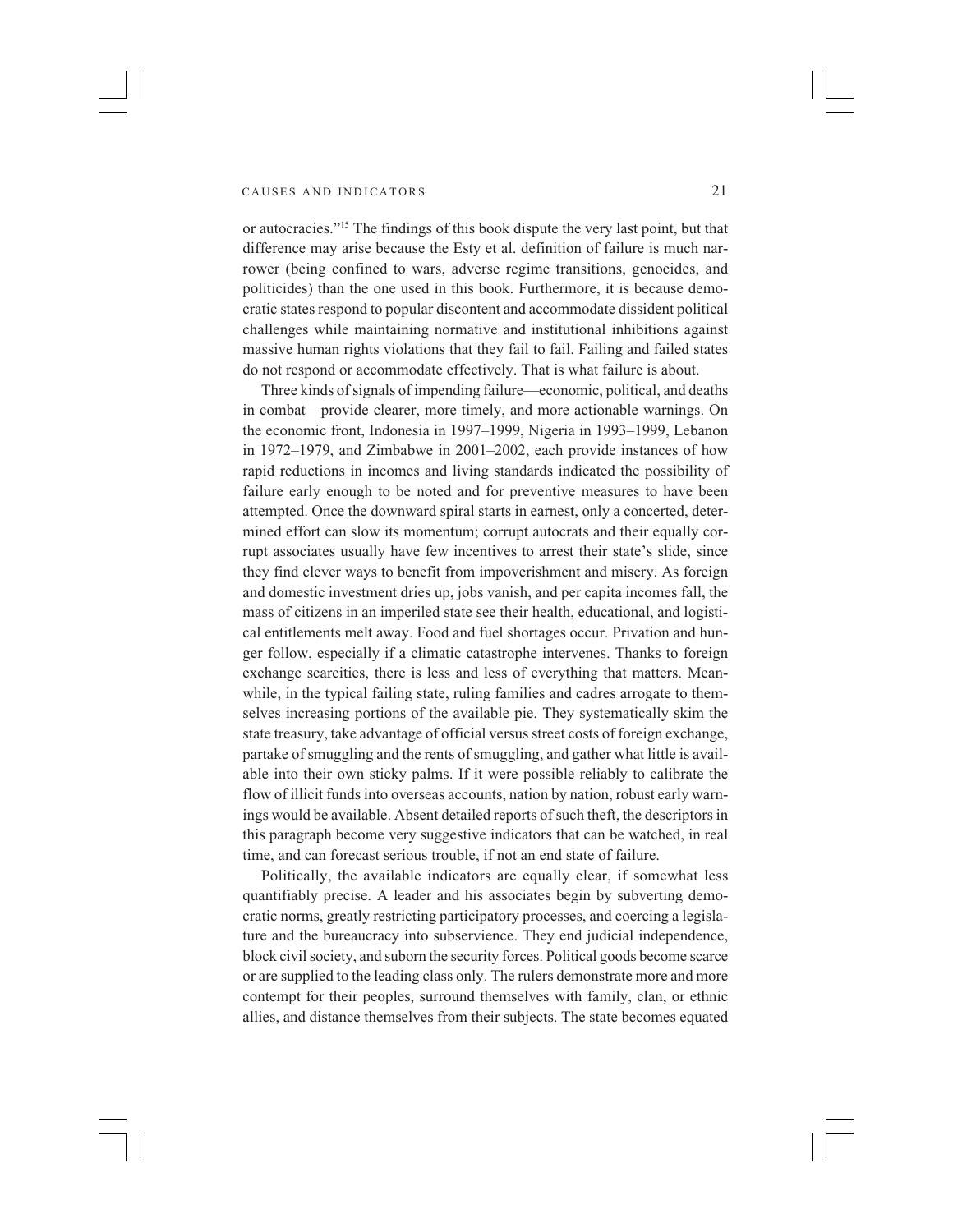in the eyes of most citizens with the particular drives and desires of a leader and a smallish group. Many of these leaders drive grandly down their boulevards in motorcades, commandeer commercial aircraft for foreign excursions, and put their faces prominently on the local currency, on airports and ships, and on oversize photographs in public places.

The third indicator is the level of violence. If it rises precipitously because of skirmishes, hostilities, or outright civil war, the state can be considered crumbling. As national human security rates fall, the probability of failure rises. Not every civil conflict precipitates failure, but each offers a warning sign. Absolute or relative crime rates and civilian combat death counts above a certain number cannot prescribe failure. But they show that a society is deteriorating and that the glue that binds a new (or an old) state together is becoming fatally thin.

No single indicator provides certain evidence that a strong state is becoming weak or a weak state is heading pell-mell into failure. But a judicious assessment of the several available indicators discussed in this section, taken together, should provide both quantifiable and qualitative warnings. Then avoidance maneuvers can occur and efforts at prevention can be mounted.

That said, research on failed states is insufficiently advanced for precise tipping points to be provided. It is not yet correct to suggest that if GDP falls by X amount in a single year, rulers dismiss judges or abuse the human rights of their subjects by X, soldiers take a state house, or civilian death rates rise more than X per year, the state in question will tip for sure from weak to failing to failed. All we know is that all of those actions suggest that all is not well in the depths of Ruritania, misery is spreading, and the future shape and fate of the state is at serious risk.

### **The Hand of Man**

State failure is largely man made, not accidental. Institutional fragilities and structural flaws contribute to failure, but those deficiencies usually hark back to decisions or actions of men (rarely women). So it is that leadership errors across history have destroyed states for personal gain; in the contemporary era, leadership mistakes continue to erode fragile polities in Africa, Asia, and Oceania that already operate on the cusp of failure. Mobutu's kleptocratic rule extracted the marrow of Zaire and left nothing for the mass of his national dependents. Much of the resource wealth of that vast country ended up in his or his cronies' pockets; over four decades, hardly any wealth was devoted to uplifting the Congolese people, improving their welfare, building infrastructures, or even providing more than rudimentary amounts of human security. Mobutu's gov-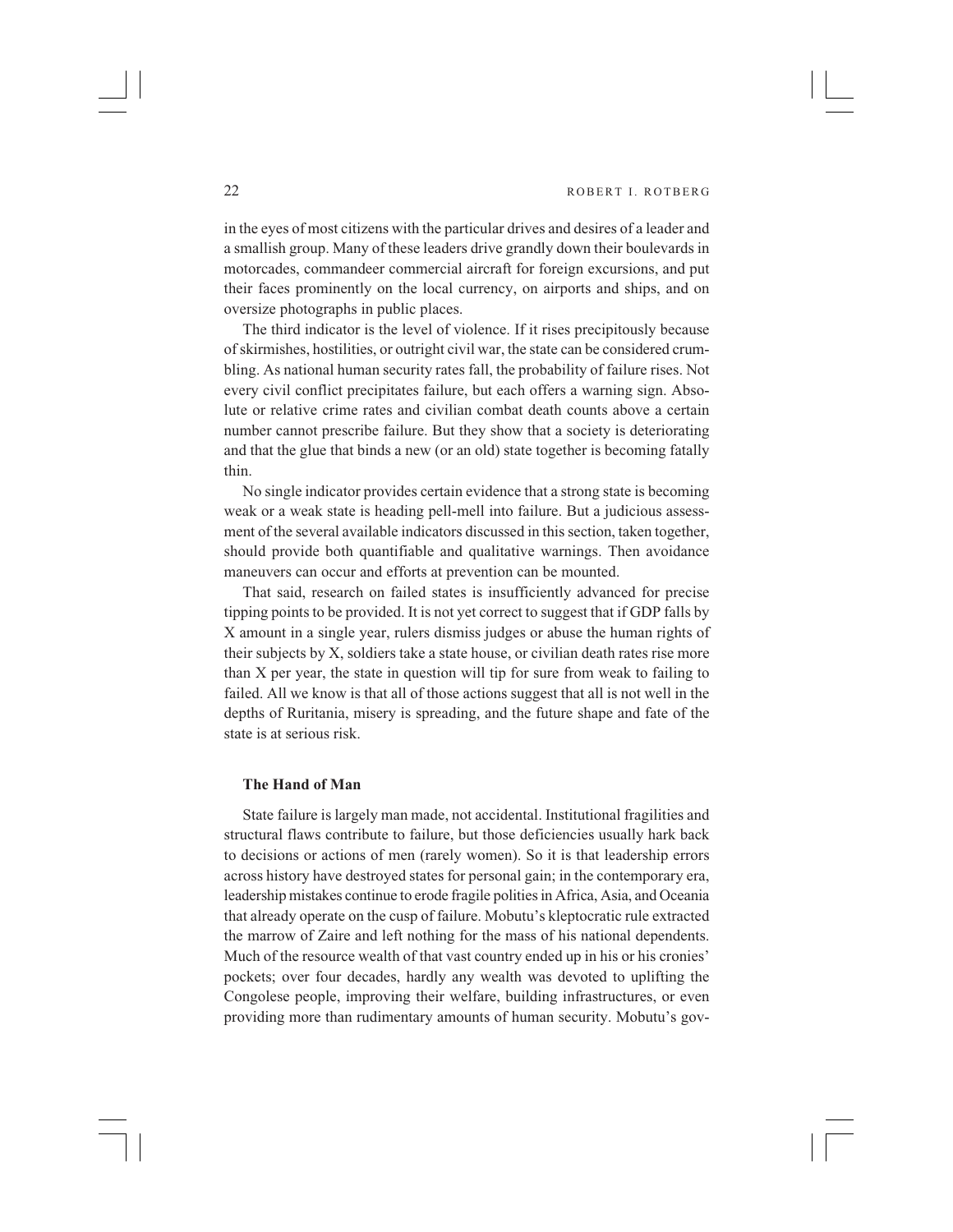ernment performed only for Mobutu, as Lemarchand's chapter so thoroughly documents, not for Zaire.

Likewise, oil-rich Angola remains failed following three decades of war and, within the territory now fully controlled by the government of President Jose Eduardo dos Santos, also because he and his associates have long refused to deliver more than limited political goods to their fellow countrymen.16 President Stevens decapitated the Sierra Leonean state in order to strengthen his own power amid growing chaos. Sierra Leone, as Reno's chapter describes, has not yet recovered from Stevens's depredations. Nor has Liberia been resuscitated in the aftermath of the slashing neglect and unabashed greed of Samuel Doe, Prince Johnson, and Charles Taylor, which Reno also discusses. In Somalia, as Clarke and Gosende show, Siad Barre arrogated more and more power and privilege to himself and his clan. Finally, there was none left for other pretenders to power and its rewards. The Somali state had been gutted willfully, the abilities of the Somali government to provide political goods endlessly compromised, and the fall into failure and then into full collapse followed inexorably.

President Robert Gabriel Mugabe personally led Zimbabwe from strength to the precipice of failure, his high-handed and seriously corrupt rule having bled the resources of the state into his own pockets, squandered foreign exchange, discouraged domestic and international investment, subverted the courts, and driven his country to the very brink of starvation. In Sri Lanka, Solomon and Sirimavo Bandaranaike, one after the other, drove the LTTE into reactive combat by abrogating minority rights and vitiating the social contract on which the country had been created as Ceylon. In Afghanistan, Gulbuddin Hakmatyar and Burrhan ul-din Rabani tried to prevent Afghans other than their own Pashtun and Tajik fellow nationals from sharing the perquisites of governance; their narrowly focused, self-enriching decisions enabled the Taliban to follow them in triumph and Afghanistan to descend into all-out terror.

Wherever there has been state failure or collapse, human agency has engineered the slide from strength or weakness and willfully presided over profound and destabilizing resource shifts from the state to the ruling few. As those resource transfers accelerated and human rights abuses mounted, countervailing violence signified the extent to which states in question had broken fundamental social contracts and become hollow receptacles of personalist privilege, personalist rule, and national impoverishment. Inhabitants of failed states understand what it means for life to be brutish and short.

In earlier, less interconnected eras, state weakness and failure could be isolated and kept distant from the developed world. Failure once held fewer implications for the surrounding regions and for the peace and security of the globe.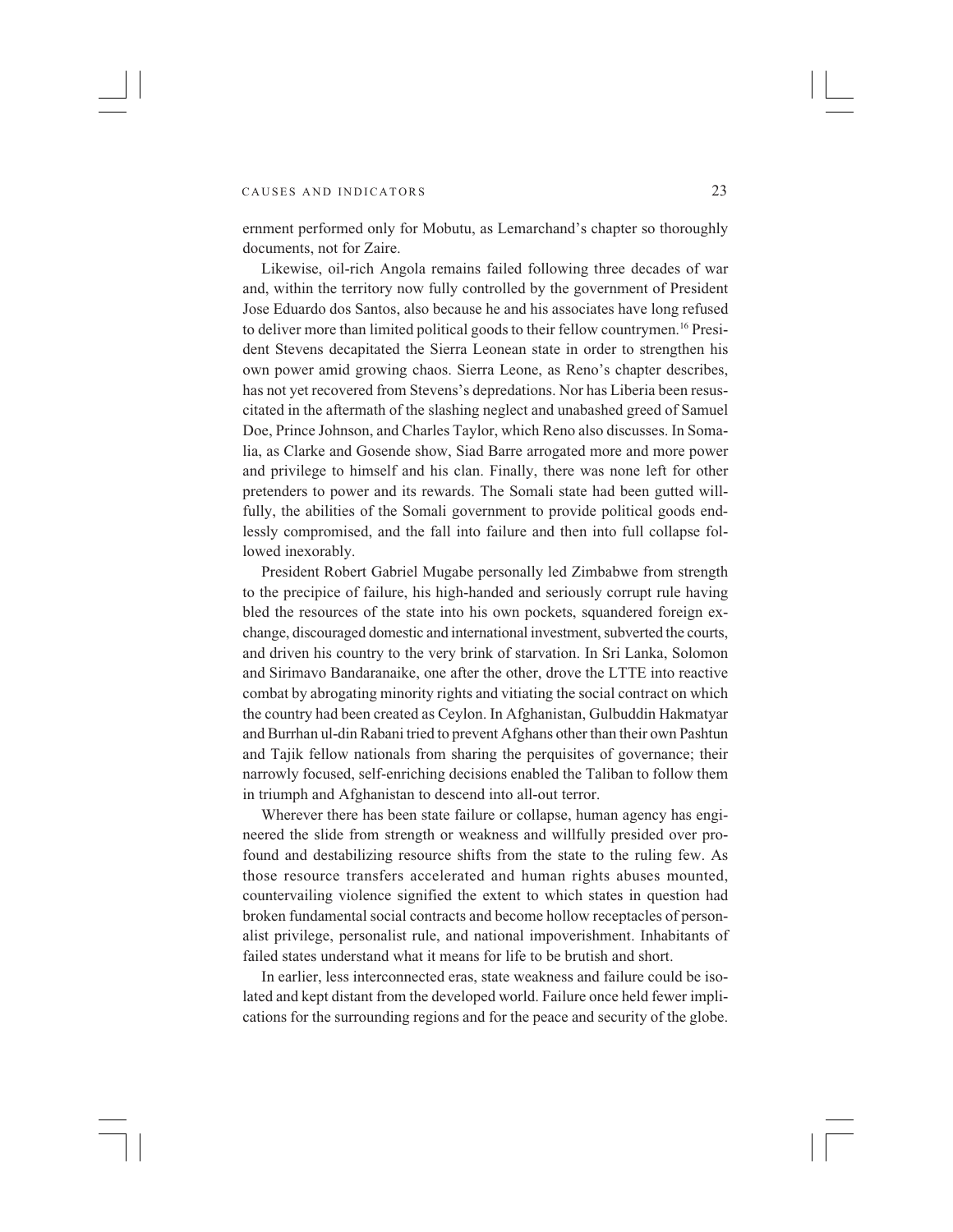Now, however, as much as their citizens suffer, the failings of states also pose enormous dangers beyond their own borders. Preventing nation-states from failing, and resuscitating those that have failed and will fail, have thus become the critical, all-consuming, strategic and moral imperatives of our terrorized time. The chapters in this book demonstrate how and why states have failed and will fail, and how weak states have in several cases been spared the descent into despair and destruction.

## **Notes**

1. This book and this opening chapter emerged from a five-year project of the World Peace Foundation and Harvard University's Program on Intrastate Conflict on all aspects of state failure. More than forty collaborators, including all of the contributors to this volume, were involved in formulating the direction of the research and in reviewing the conclusions presented in this chapter and in the individual chapters that follow. A companion volume, *When States Fail: Causes and Consequences*, will also appear in 2003. The present chapter draws on concepts developed in my articles "The New Nature of Nation-State Failure," *Washington Quarterly*, XXV (2002), 85–96, and "Failed States in a World of Terror," *Foreign Affairs*, LXXXI (2002), 1–13. With respect particularly to this chapter, I am very appreciative of the helpful and unstinting advice and ideas of Michael Ignatieff, Nelson Kasfir, and Susan Rose-Ackerman.

2. For political goods, see J. Roland Pennock, "Political Development, Political Systems, and Political Goods," *World Politics,* XVIII (1966), 420–426, 433.

3. Some of these points were earlier made by I. William Zartman, "Introduction: Posing the Problem of State Collapse," in idem (ed.), *Collapsed States: The Disintegration and Restoration of Legitimate Authority* (Boulder, 1995), 3. Zartman's overall definition, "Collapse means that the basic functions of the state are no longer performed, as analyzed in various theories of the state" (5), parallels what has been suggested here. This book, however, parses *failed* and *collapsed,* distinguishing them. It also details the "functions," suggesting which ones are critical. The Failed States project at Purdue University defines failed states "by the patterns of governmental collapse within a nation which often bring demands (because of the refugees they foster, the human rights they abridge and their inability to forestall starvation and disease) which threaten the security of their surrounding states and region." The Purdue definition appears much less specific than the one employed herein. For the Failed States website at Purdue University, see www.ippu.purdue.edu/failed\_states. Earlier, Gerald B. Helman and Steven R. Ratner, "Saving Failed States," *Foreign Policy*, LXXXIX (winter 1992–93), 3, defined failed nation-states as entities "utterly incapable of sustaining" themselves as members of the international community. Civil strife, government breakdown, and economic privation were proximate causes of state failure.

4. Oren Barak, "Lebanon: Failure, Collapse, and Resuscitation," chapter 12 in this volume, 305–339.